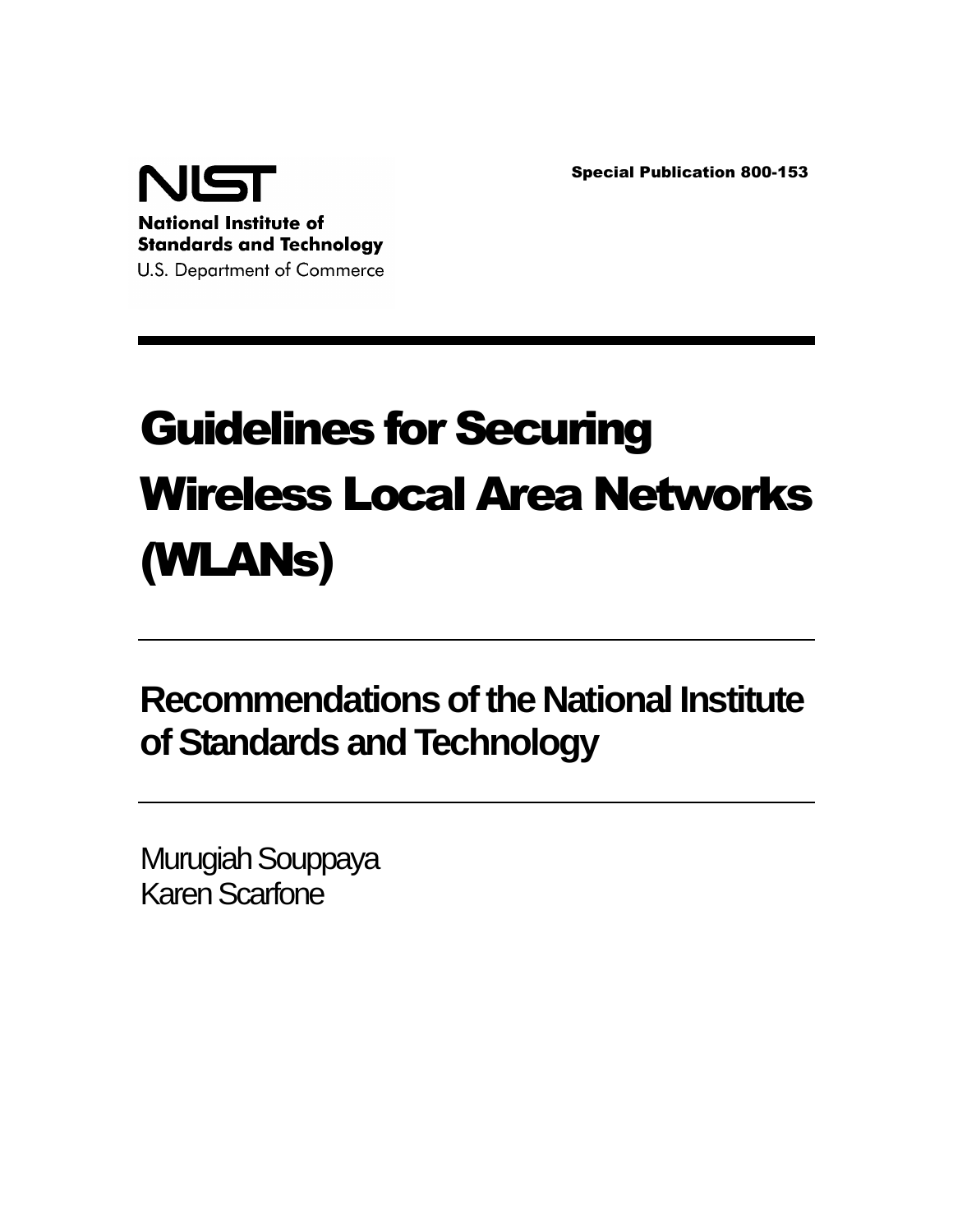**NIST Special Publication 800-153** Guidelines for Securing Wireless Local Area Networks (WLANs)

> *Recommendations of the National Institute of Standards and Technology*

Murugiah Souppaya Karen Scarfone

# **C O M P U T E R S E C U R I T Y**

Computer Security Division Information Technology Laboratory National Institute of Standards and Technology Gaithersburg, MD 20899-8930

February 2012



**U.S. Department of Commerce**

John Bryson, Secretary

**National Institute of Standards and Technology**

Patrick D. Gallagher, Under Secretary for Standards and Technology and Director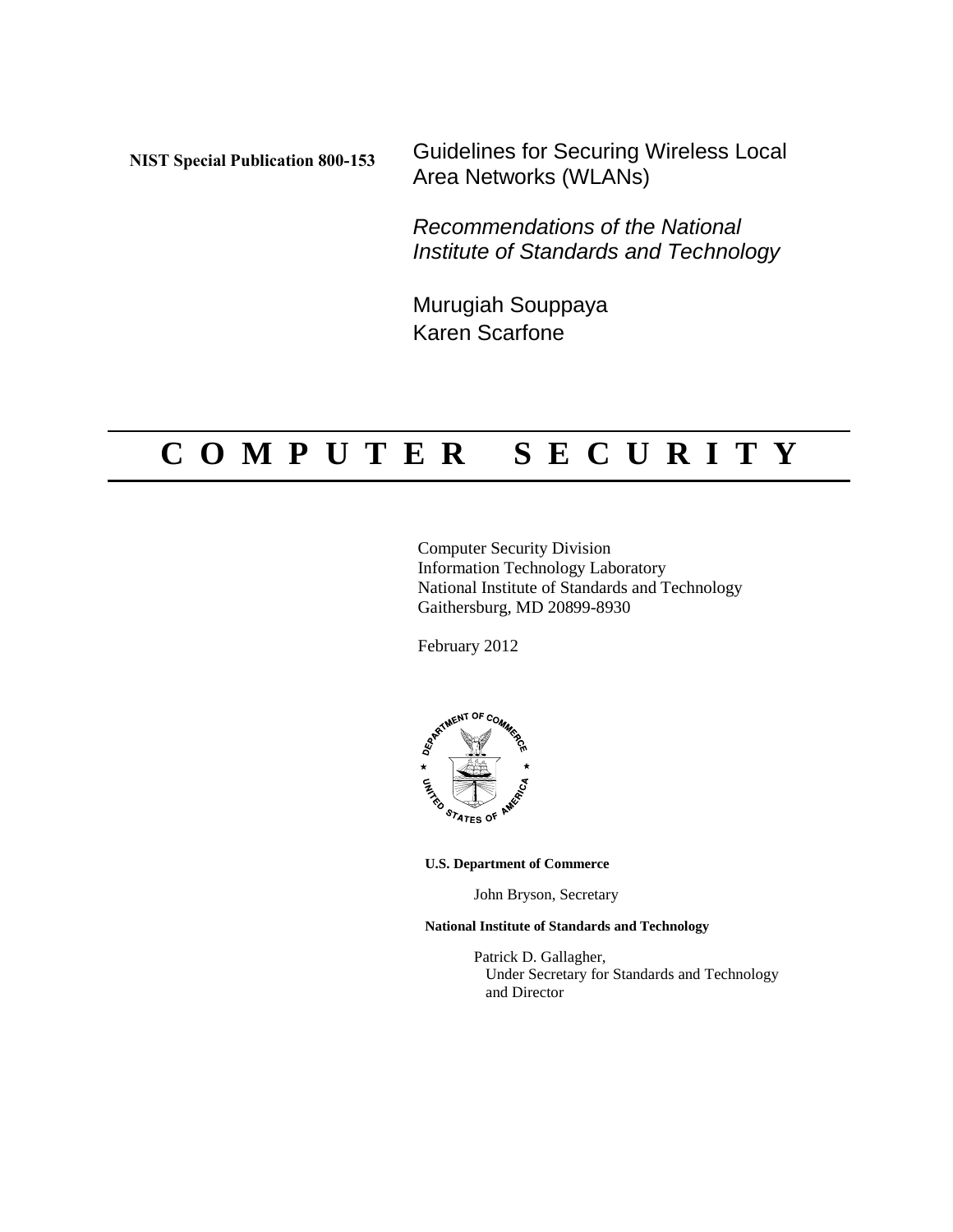# **Reports on Computer Systems Technology**

The Information Technology Laboratory (ITL) at the National Institute of Standards and Technology (NIST) promotes the U.S. economy and public welfare by providing technical leadership for the nation's measurement and standards infrastructure. ITL develops tests, test methods, reference data, proof of concept implementations, and technical analysis to advance the development and productive use of information technology. ITL's responsibilities include the development of technical, physical, administrative, and management standards and guidelines for the cost-effective security and privacy of sensitive unclassified information in Federal computer systems. This Special Publication 800-series reports on ITL's research, guidance, and outreach efforts in computer security and its collaborative activities with industry, government, and academic organizations.

#### **National Institute of Standards and Technology Special Publication 800-153 24 pages (Feb. 2012)**

Certain commercial entities, equipment, or materials may be identified in this document in order to describe an experimental procedure or concept adequately. Such identification is not intended to imply recommendation or endorsement by the National Institute of Standards and Technology, nor is it intended to imply that the entities, materials, or equipment are necessarily the best available for the purpose.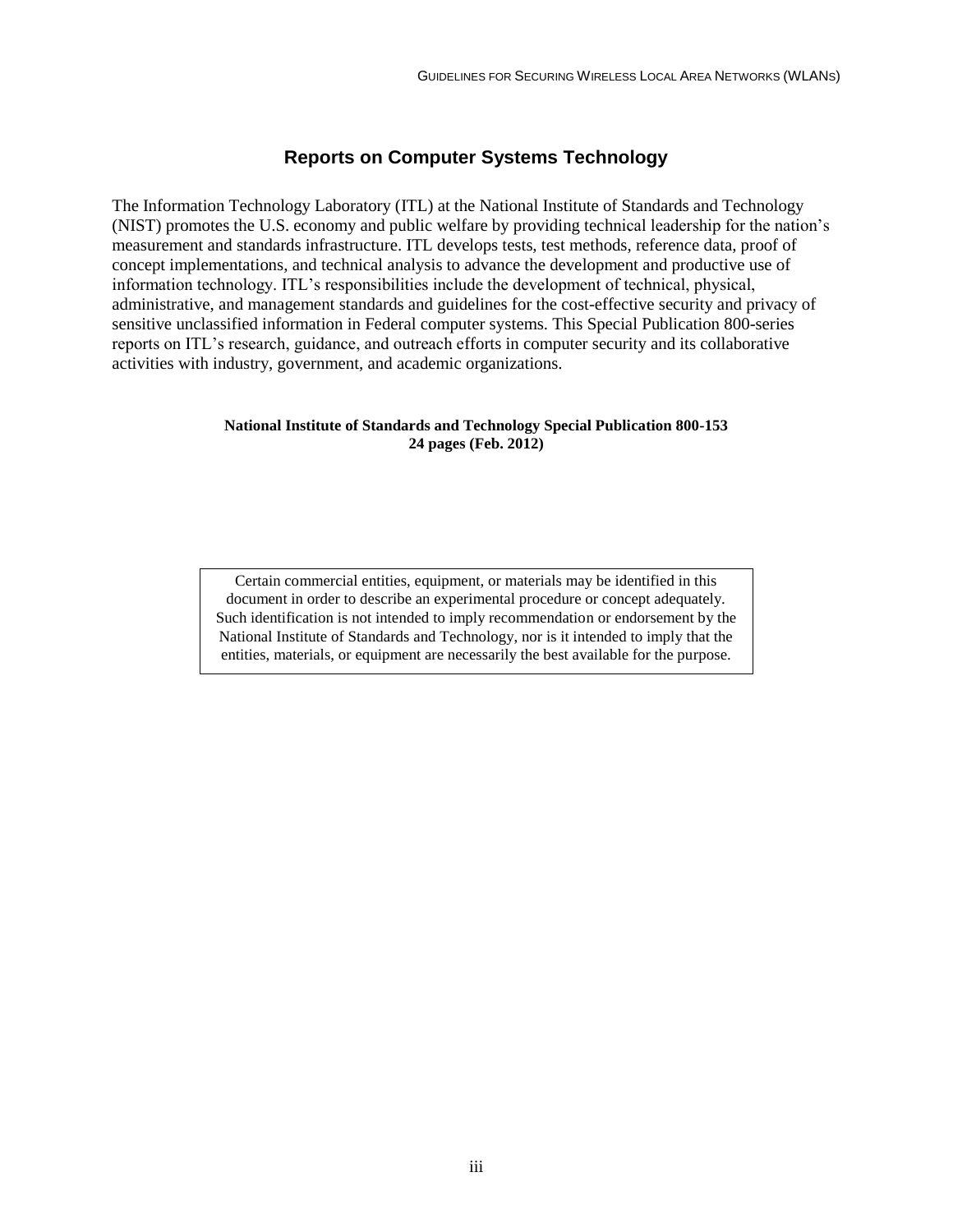# Acknowledgments

The authors, Murugiah Souppaya of the National Institute of Standards and Technology (NIST) and Karen Scarfone of Scarfone Cybersecurity, wish to thank their colleagues who reviewed drafts of this document and contributed to its technical content, particularly Sheila Frankel, Arnold Johnson, and Terry Hahn of NIST, and representatives from the Department of Justice and the Office of the Director of National Intelligence.

# Trademark Information

All trademarks and registered trademarks belong to their respective organizations.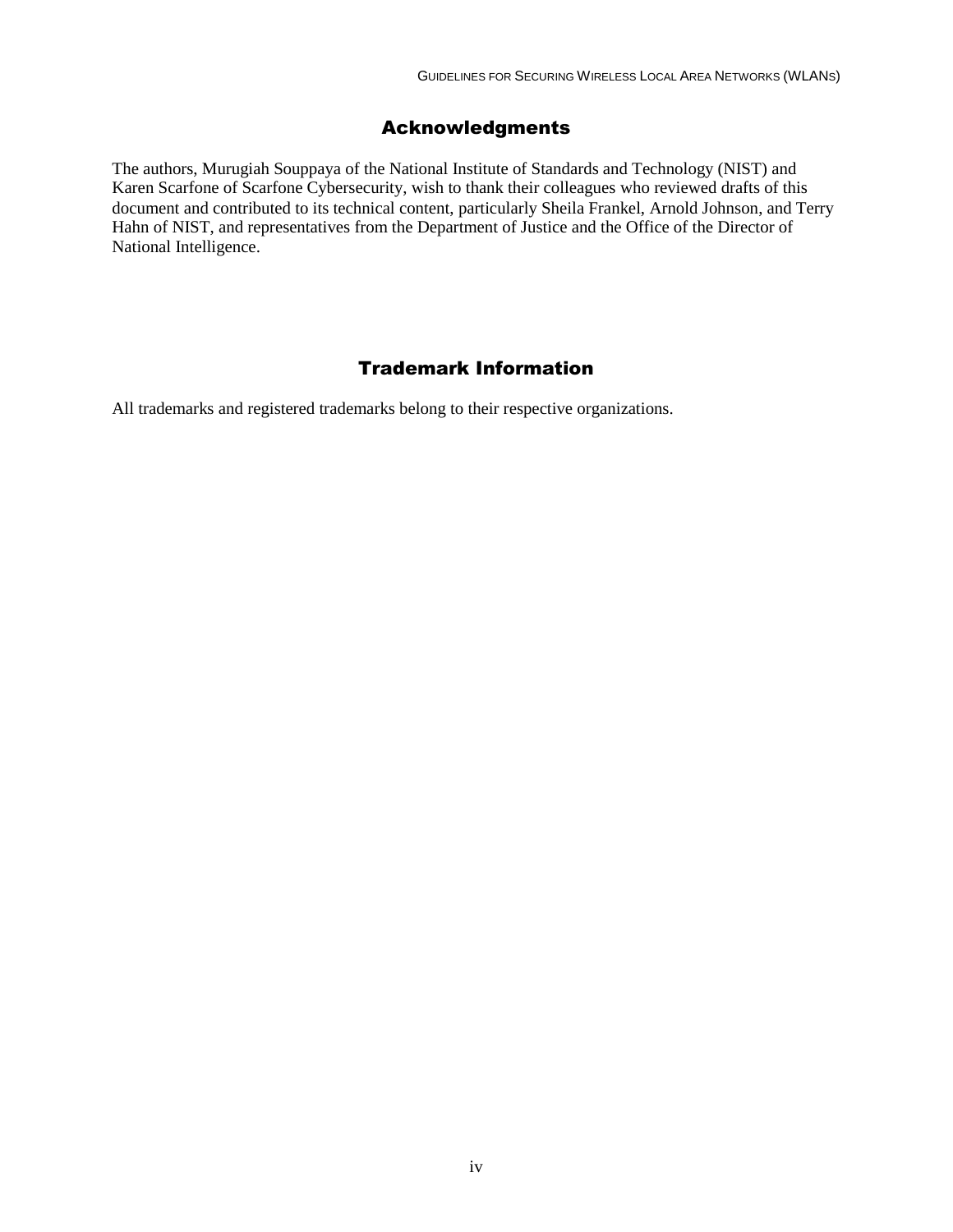# **Table of Contents**

| $\mathbf 1$ |                          |       |  |  |  |  |
|-------------|--------------------------|-------|--|--|--|--|
|             | 1.1<br>1.2<br>1.3<br>1.4 |       |  |  |  |  |
| 2.          |                          |       |  |  |  |  |
|             | 2.1<br>$2.2^{\circ}$     |       |  |  |  |  |
| 3.          |                          |       |  |  |  |  |
|             | 3.1<br>3.2<br>3.3<br>3.4 | 3.1.1 |  |  |  |  |

# **List of Appendices**

| Appendix A— Supporting NIST SP 800-53 Security Controls and Publications 13 |  |
|-----------------------------------------------------------------------------|--|
|                                                                             |  |
|                                                                             |  |

# **List of Figures**

|--|--|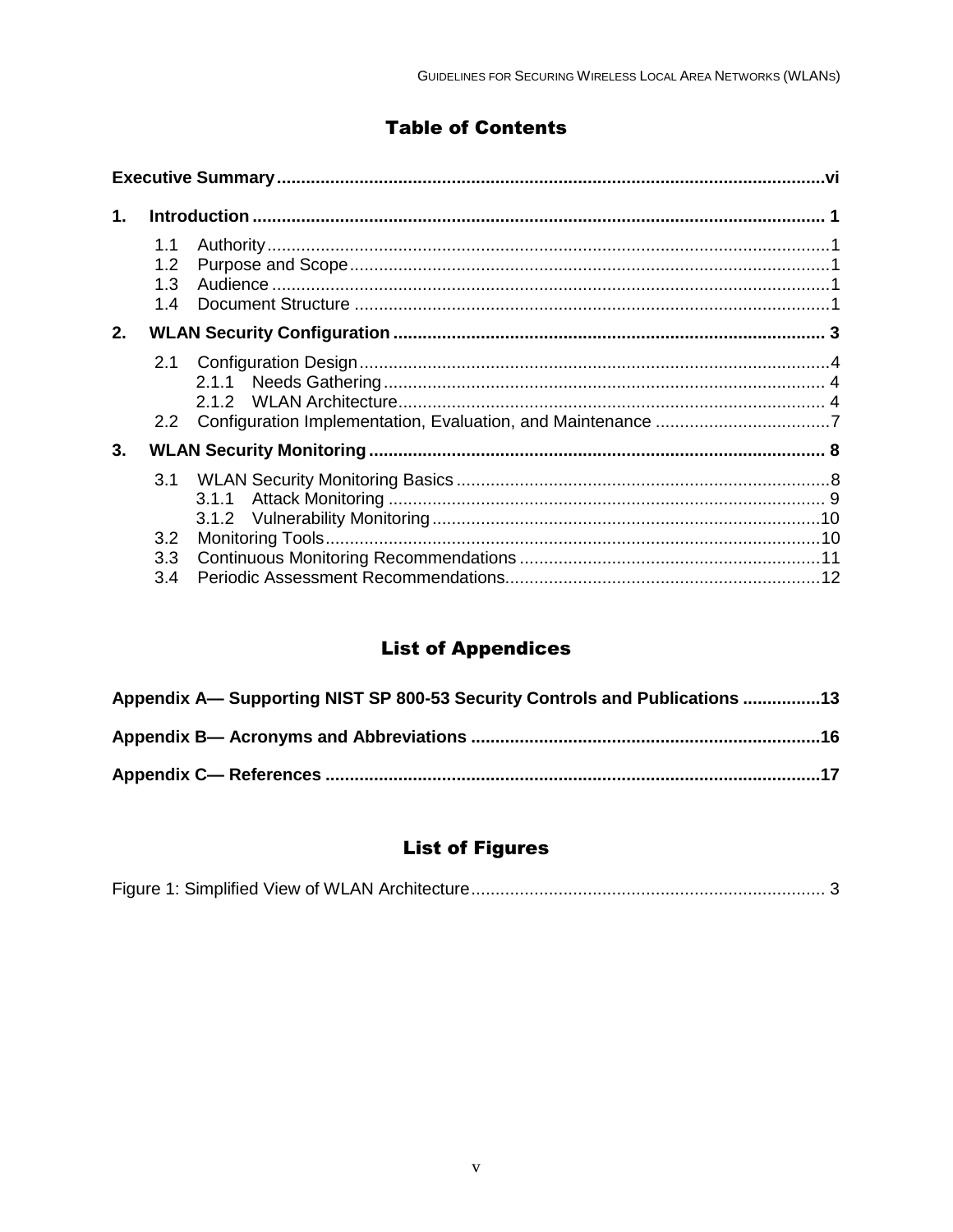# <span id="page-5-0"></span>**Executive Summary**

A *wireless local area network (WLAN)* is a group of wireless networking devices within a limited geographic area, such as an office building, that exchange data through radio communications. WLAN technologies are based on the IEEE 802.11 standard and its amendments.<sup>1</sup> The fundamental components of an IEEE 802.11 WLAN (hereafter referred to as a "WLAN" in this publication) are client devices, such as laptops and smartphones, and access points (APs), which logically connect client devices with a distribution system, typically the organization's wired network infrastructure. Some WLANs also use wireless switches, which act as intermediaries between APs and the distribution system.

The security of each WLAN is heavily dependent on how well each WLAN component—including client devices, APs, and wireless switches—is secured throughout the WLAN lifecycle, from initial WLAN design and deployment through ongoing maintenance and monitoring. Unfortunately, WLANs are typically less secure than their wired counterparts for several reasons, including the ease of access to the WLAN and the weak security configurations often used for WLANs (to favor convenience over security). The purpose of this publication is to help organizations improve their WLAN security by providing recommendations for WLAN security configuration and monitoring. This publication supplements other NIST publications by consolidating and strengthening their key recommendations.

Organizations should implement the following guidelines to improve the security of their WLANs.

# **Have standardized security configurations for common WLAN components, such as client devices and APs.**

A standardized configuration provides a base level of security, reducing vulnerabilities and lessening the impact of successful attacks. Standardized configurations can also significantly reduce the time and effort needed to secure WLAN components and verify their security, particularly if the configuration can be deployed and verified through automated means.

# **When planning WLAN security, consider the security not only of the WLAN itself, but also how it may affect the security of other networks.**

A WLAN is usually connected to an organization's wired networks, and WLANs may also be connected to each other. For WLANs that need wired network access, their client devices should be allowed access only to the necessary hosts on the wired network using only the required protocols. Also, an organization should have separate WLANs if there is more than one security profile for WLAN usage; for example, an organization should have logically separated WLANs for external use (such as guests) and internal use. Devices on one WLAN should not be able to connect to devices on a logically separated WLAN.

# **Have policies that clearly state which forms of dual connections are permitted or prohibited for WLAN client devices, and enforce these policies through the appropriate security controls.**

The term "dual connected" generally refers to a client device that is connected to both a wired network and a WLAN at the same time. If an attacker gains unauthorized wireless access to a dual-connected client device, the attacker could then use it to access or attack resources on the wired network. Organizations should consider the risks posed not only by the traditional form of dual connectness, but also by other forms involving multiple wireless networks. It is common today for client devices to be connected to multiple wireless networks simultaneously, such as cell phone, WiMAX, Bluetooth, and WLAN networks. Organizations should assess the risk of the possible combinations of network

l 1 See [GAO-11-43] for additional information on the history of the IEEE 802.11 standard for WLANs.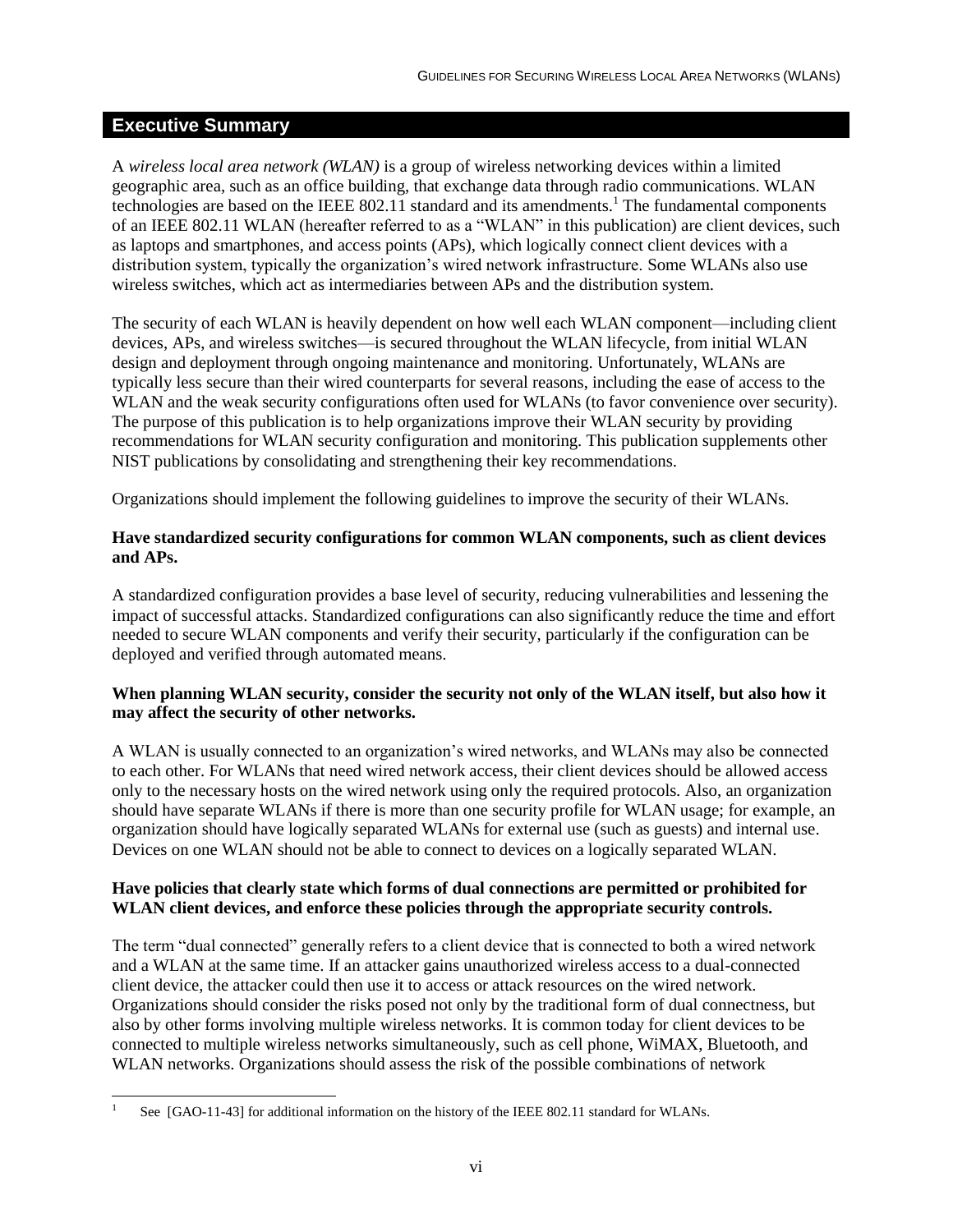technologies for their WLAN client devices and determine how those risks should be mitigated. If one or more of the networks cannot have its risk mitigated to an acceptable level, then dual connections involving that network may pose too much risk to the organization and may need to be prohibited.

# **Ensure that the organization's WLAN client devices and APs have configurations at all times that are compliant with the organization's WLAN policies.**

After designing WLAN security configurations for client devices and APs, an organization should determine how the configurations will be implemented, evaluate the effectiveness of the implementations, deploy the implementations to the appropriate devices, and maintain the configurations and their implementations throughout the devices' lifecycles. Organizations should standardize, automate, and centralize as much of their WLAN security configuration implementation and maintenance as practical. This allows organizations to implement consistent WLAN security throughout the enterprise, to detect and correct unauthorized changes to configurations, and to react quickly when newly identified vulnerabilities or recent incidents indicate a need to change the WLAN's security configuration.

# **Perform both attack monitoring and vulnerability monitoring to support WLAN security.**

Security monitoring is important for all systems and networks, but it is generally even more important for WLANs because of the increased risks that they face. Organizations should continuously monitor their WLANs for both WLAN-specific and general (wired network) attacks. Organizations should do largely the same vulnerability monitoring for WLAN components that they do for any other software: identifying patches and applying them, and verifying security configuration settings and adjusting them as needed. These actions should be performed at least as often for WLAN components as they are for the organization's equivalent wired systems.

# **Conduct regular periodic technical security assessments for the organization's WLANs.**

These assessments should be performed at least annually to evaluate the overall security of the WLAN. In addition, organizations should perform periodic assessments at least quarterly unless continuous monitoring of WLAN security is already collecting all of the necessary information about WLAN attacks and vulnerabilities needed for assessment purposes.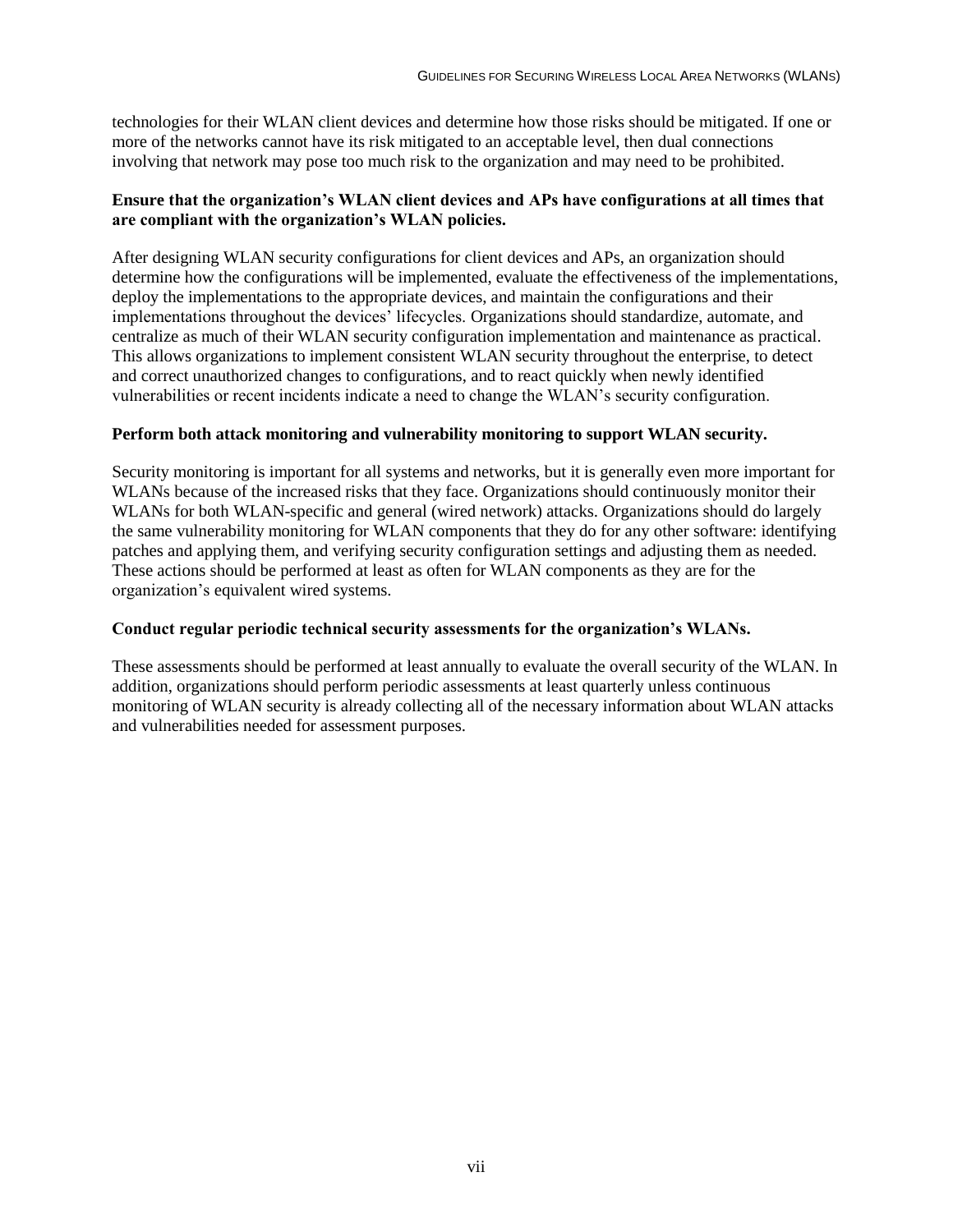# <span id="page-7-0"></span>**1. Introduction**

# <span id="page-7-1"></span>**1.1 Authority**

The National Institute of Standards and Technology (NIST) developed this document in furtherance of its statutory responsibilities under the Federal Information Security Management Act (FISMA) of 2002, Public Law 107-347.

NIST is responsible for developing standards and guidelines, including minimum requirements, for providing adequate information security for all agency operations and assets; but such standards and guidelines shall not apply to national security systems. This guideline is consistent with the requirements of the Office of Management and Budget (OMB) Circular A-130, Section 8b(3), "Securing Agency Information Systems," as analyzed in A-130, Appendix IV: Analysis of Key Sections. Supplemental information is provided in A-130, Appendix III.

This guideline has been prepared for use by Federal agencies. It may be used by nongovernmental organizations on a voluntary basis and is not subject to copyright, though attribution is desired.

Nothing in this document should be taken to contradict standards and guidelines made mandatory and binding on Federal agencies by the Secretary of Commerce under statutory authority, nor should these guidelines be interpreted as altering or superseding the existing authorities of the Secretary of Commerce, Director of the OMB, or any other Federal official.

# <span id="page-7-2"></span>**1.2 Purpose and Scope**

The purpose of this publication is to provide organizations with recommendations for improving the security configuration and monitoring of their IEEE 802.11 wireless local area networks (WLANs) and their devices connecting to those networks. The scope of this publication is limited to unclassified wireless networks and unclassified facilities within range of unclassified wireless networks.

This publication supplements other NIST publications by consolidating and strengthening their key recommendations, and it points readers to the appropriate NIST publications for additional information (see Appendix C for the full list of references and Appendix A for a list of major security controls relevant for WLAN security). This publication does not eliminate the need to follow recommendations in other NIST publications, such as [SP800-48] and [SP800-97]. If there is a conflict between recommendations in this publication and another NIST wireless publication, the recommendation in this publication takes precedence.

# <span id="page-7-3"></span>**1.3 Audience**

The primary audience for this publication is security professionals, network professionals, system administrators, and others who are responsible for planning, implementing, maintaining, and monitoring the security of their organization's WLANs and the devices that connect to those WLANs.

# <span id="page-7-4"></span>**1.4 Document Structure**

The remainder of this document is composed of the following sections and appendices:

 Section 2 provides recommendations for WLAN security configuration, including configuration design, implementation, evaluation, and maintenance.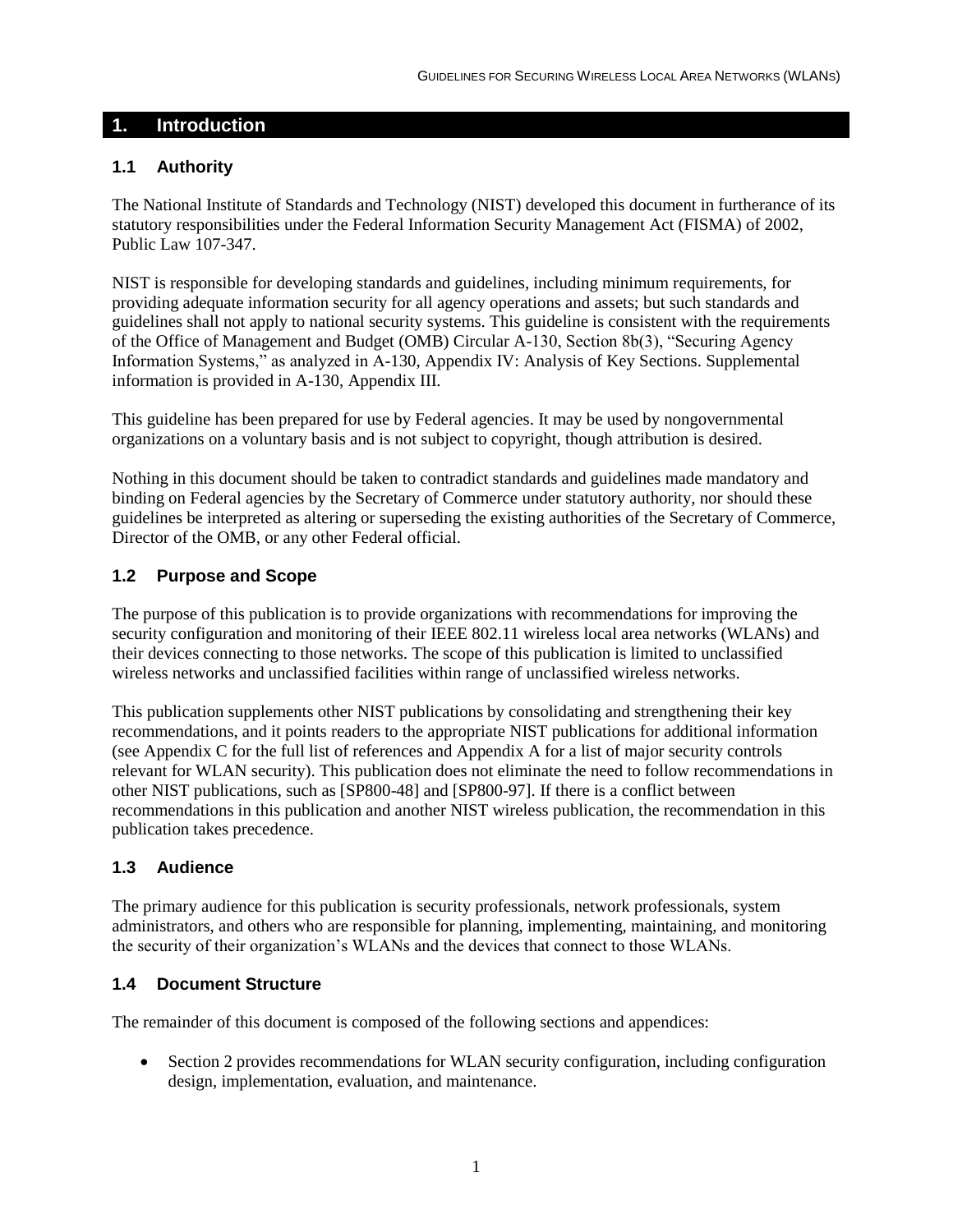- Section 3 presents an overview of WLAN security monitoring and gives related recommendations, including criteria for selecting monitoring tools and guidelines for determining how often to perform monitoring.
- Appendix A lists the major controls from NIST Special Publication 800-53, *Recommended Security Controls for Federal Information Systems and Organizations* that affect WLAN security.
- Appendix B provides a list of acronyms and abbreviations used in this document.
- Appendix C lists references for this document.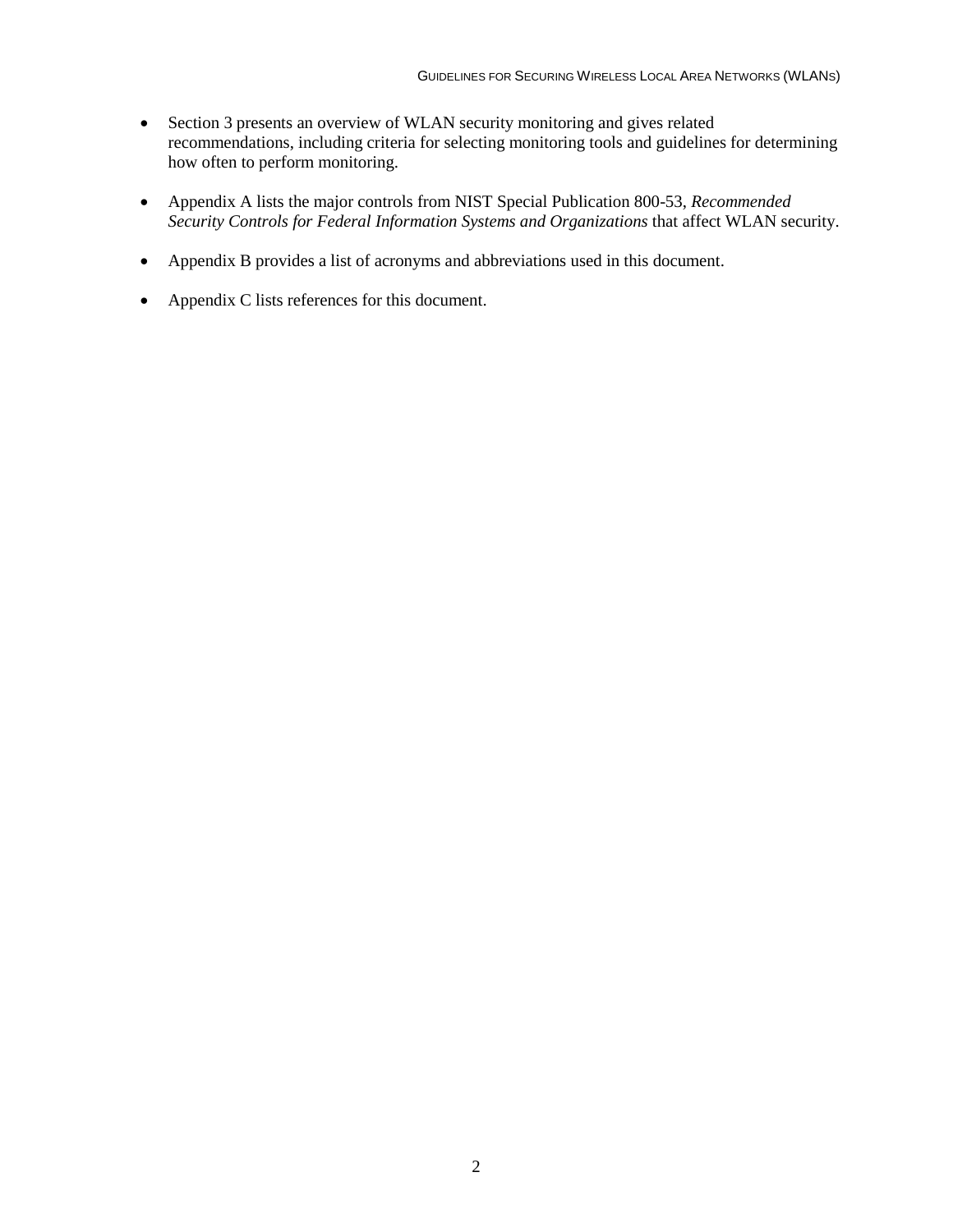# <span id="page-9-0"></span>**2. WLAN Security Configuration**

Wireless networking enables computing devices with wireless capabilities to use computing resources without being physically connected to a network. The devices simply need to be within a certain distance (known as the range) of the wireless network infrastructure. Wireless local area networks (WLANs) are groups of wireless networking devices within a limited geographic area, such as an office building, that are capable of exchanging data through radio communications. WLANs are usually implemented as extensions to existing wired local area networks (LANs) to provide enhanced user mobility and network access. WLAN technologies are based on the IEEE 802.11 standard and its amendments. Throughout the rest of this publication, the generic term "WLAN" refers to an IEEE 802.11 WLAN.

The two fundamental types of WLAN components are client devices (such as laptops and smartphones) and access points (APs), which logically connect client devices with a distribution system (DS), typically the organization's wired network infrastructure. The DS is the means by which client devices can communicate with the organization's wired LANs and external networks such as the Internet. Some WLANs also use wireless switches, which act as intermediaries between APs and the DS. The purpose of the switch is to assist administrators in managing the WLAN infrastructure. [Figure 1](#page-9-1) shows a simplified view of WLAN components that includes a wireless switch. WLANs without wireless switches have a similar architecture, except that the APs connect directly to the DS.



**Figure 1: Simplified View of WLAN Architecture**

<span id="page-9-1"></span>The security of each of the WLAN components—including client devices, APs, and wireless switches—is heavily dependent on their WLAN security configuration. This section explains why having standardized security configurations is important for WLAN components and provides recommendations for designing, implementing, evaluating, and maintaining those configurations, particularly for client devices.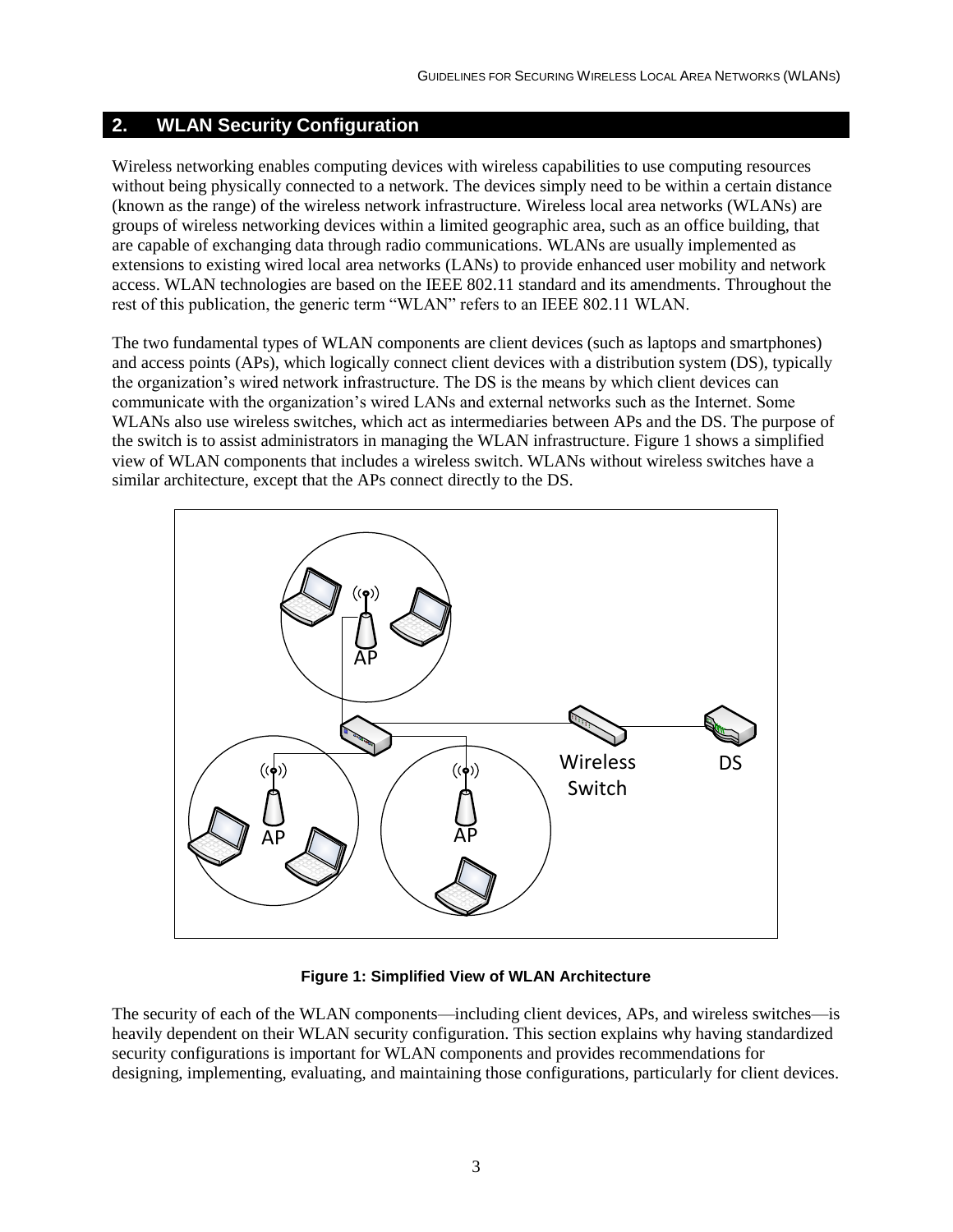As explained in Section 1.2, the recommendations presented in this section supplement those provided for specific WLAN technologies by other NIST publications [SP800-48, SP800-97].

This section does not provide an exhaustive explanation of the entire security configuration lifecycle; rather, it highlights a few topics of particular relevance to WLAN security. Section [2.1](#page-10-0) discusses security configuration design, while Section [2.2](#page-13-0) focuses on security configuration implementation, evaluation, and maintenance.

# <span id="page-10-0"></span>**2.1 Configuration Design**

Organizations should have standardized security configurations for their common WLAN components, such as client devices and APs. A standardized configuration provides a base level of security, reducing vulnerabilities and lessening the impact of successful attacks. Standardized configuration use improves the consistency and predictability of security, in conjunction with user training and awareness activities and other supporting security controls. Standardized configurations can also provide a large resource savings by reducing the time needed to secure each WLAN device and to verify its configuration for security assessments, audits, etc., particularly if the configuration can be deployed and verified through automated means.

This section focuses on two noteworthy aspects of configuration design: gathering needs and designing WLAN architectures.

# <span id="page-10-1"></span>**2.1.1 Needs Gathering**

Before designing a WLAN security architecture or WLAN component security configurations, an organization should gather information on needs, particularly operational and security related ones. This should include identifying relevant WLAN security requirements from applicable laws, policies, regulations, etc. For Federal agencies, this often includes requirements from OMB, the Government Accountability Office (GAO), the Department of Homeland Security (DHS), and other agencies. Another part of needs gathering is identifying and reviewing recommended WLAN security practices from Federal agencies (e.g., NIST Special Publications, DISA Security Technical Implementation Guides), WLAN vendors, and other parties [NCP]. See Section 9 of [SP800-94] for examples of possible requirements to include in needs gathering.

In addition to identifying these requirements and recommendations, organizations should also determine what threats their WLAN security faces. Organizations should conduct risk assessments to identify the threats against their WLANs and determine the effectiveness of existing security controls in counteracting the threats; they then should perform risk mitigation to decide what additional measures (if any) should be implemented, as discussed in [SP800-37]. Performing risk assessments and mitigation helps organizations decide how their WLANs should be secured. See Section [3.1](#page-14-1) for an overview of common WLAN threats.

# <span id="page-10-2"></span>**2.1.2 WLAN Architecture**

When planning WLAN security, configuration designers should consider the security not only of the WLAN itself, but also how it may affect other networks that are accessible through it, such as internal wired networks reachable from the WLAN. An important principle of WLAN security is to separate WLANs with different security profiles. For example, there should be separate WLANs for external (guest, etc.) and internal use. Devices on an organization's external WLAN should not be able to connect through that WLAN to devices on another of the organization's WLANs. This helps to protect the organization's other networks and devices from external devices and users. Organizations often set up external WLANs primarily to provide Internet access to visitors; such WLANs should be architected so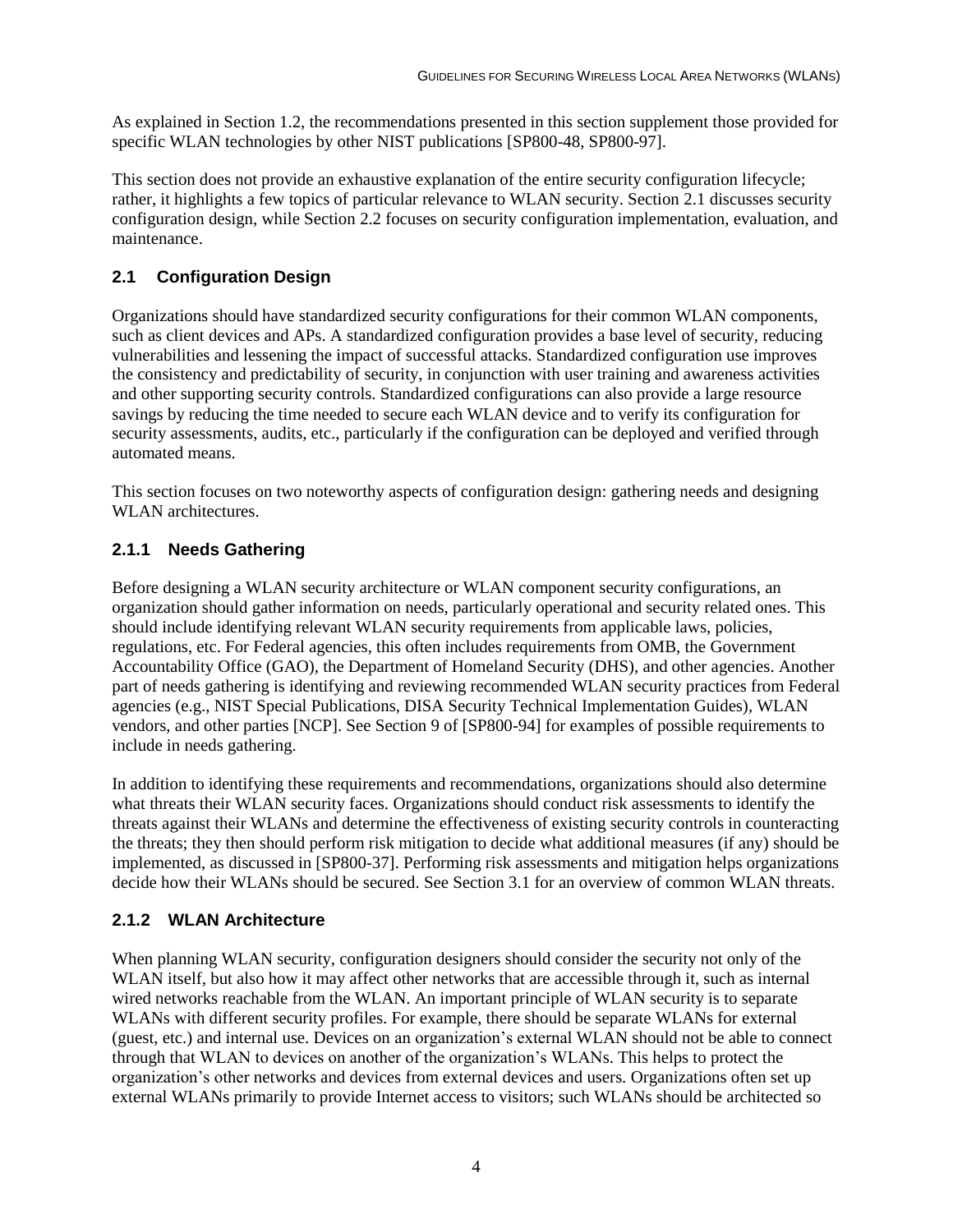that their traffic does not traverse the organization's internal networks. For external WLANs that do need internal network access, WLAN client devices should be allowed access only to the necessary hosts or subnets using only the required protocols.

Another architectural issue mentioned in the WLAN reference architecture document and discussed in more detail in [GAO-11-43] is dual connected client devices. The term "dual connected" generally refers to a device that is connected to both a wired network and a WLAN at the same time. The primary concern with dual connected configurations is that an attacker may be able to gain unauthorized wireless access to the client device and then use it to attack resources on the wired network. Essentially this is allowing an attacker to exploit a lower-security network in order to gain access to a higher-security network. One possible scenario is an attacker tunneling traffic from the higher-security network to the lower-security network through the client device instead of following the intended network architecture, and thus avoiding network-based security controls intended for the higher-security network. Dual connected configurations also generally violate the principle of disabling unneeded network services to reduce attack surface; if the device is already connected to a wired network access, WLAN access is usually redundant.

Organizations should not only consider simultaneous wired network and WLAN use, but other forms of dual connectedness involving their WLAN client devices. With the increasing variety and popularity of wireless networking technologies, it is common today for devices to be connected to multiple wireless networks simultaneously. For example, most smartphones can use cell phone networks, WLANs, and Bluetooth networks simultaneously, while they are also connected to wired laptops/desktops (and possibly their wired networks) through a cabled connection (e.g., USB). It is also increasingly common for laptops to have multiple wireless interfaces, such as both WLAN and WiMAX interfaces, or to be configured to accept removable media-based WLAN interfaces. A single laptop with multiple WLAN interfaces could have simultaneous connections to multiple WLANs, such as an organization WLAN and an external WLAN.

Organizations should assess the risk of the possible combinations of network technologies for their WLAN client devices and determine how those risks should be mitigated. This does not mean that all forms of dual connectedness should automatically be prohibited; examples of use cases that are often permitted include a smartphone attaching to both a WLAN and a Bluetooth-networked earbud simultaneously, and a laptop attaching to both a WLAN and a Bluetooth-networked keyboard and mouse simultaneously. However, the security of such use cases is largely dependent on the security of all of the networks. If one or more of the networks cannot have its risk mitigated to an acceptable level, then dual connections involving that network may pose too much risk to the organization and may need to be prohibited. The primary risk-related issue to be considered is the likelihood of an attacker accessing and manipulating legitimate communications and the possible and typical impact of such an attack.

Organizations should have policies that clearly state which forms of dual connections are permitted or prohibited for their WLAN client devices under various circumstances. Organizations should enforce these policies through the appropriate security controls, including the actions listed below:

- For all their WLAN client devices: disable all network interfaces that are not authorized for any use (including during contingency plans for business continuity, disaster recovery, etc.), and configure the device so that the user cannot enable them or otherwise circumvent the restrictions.
- For all their WLAN client devices not authorized for dual connections:
	- o Implement the appropriate technical security controls (discussed below the bullets) so that all dual connected configurations are prohibited.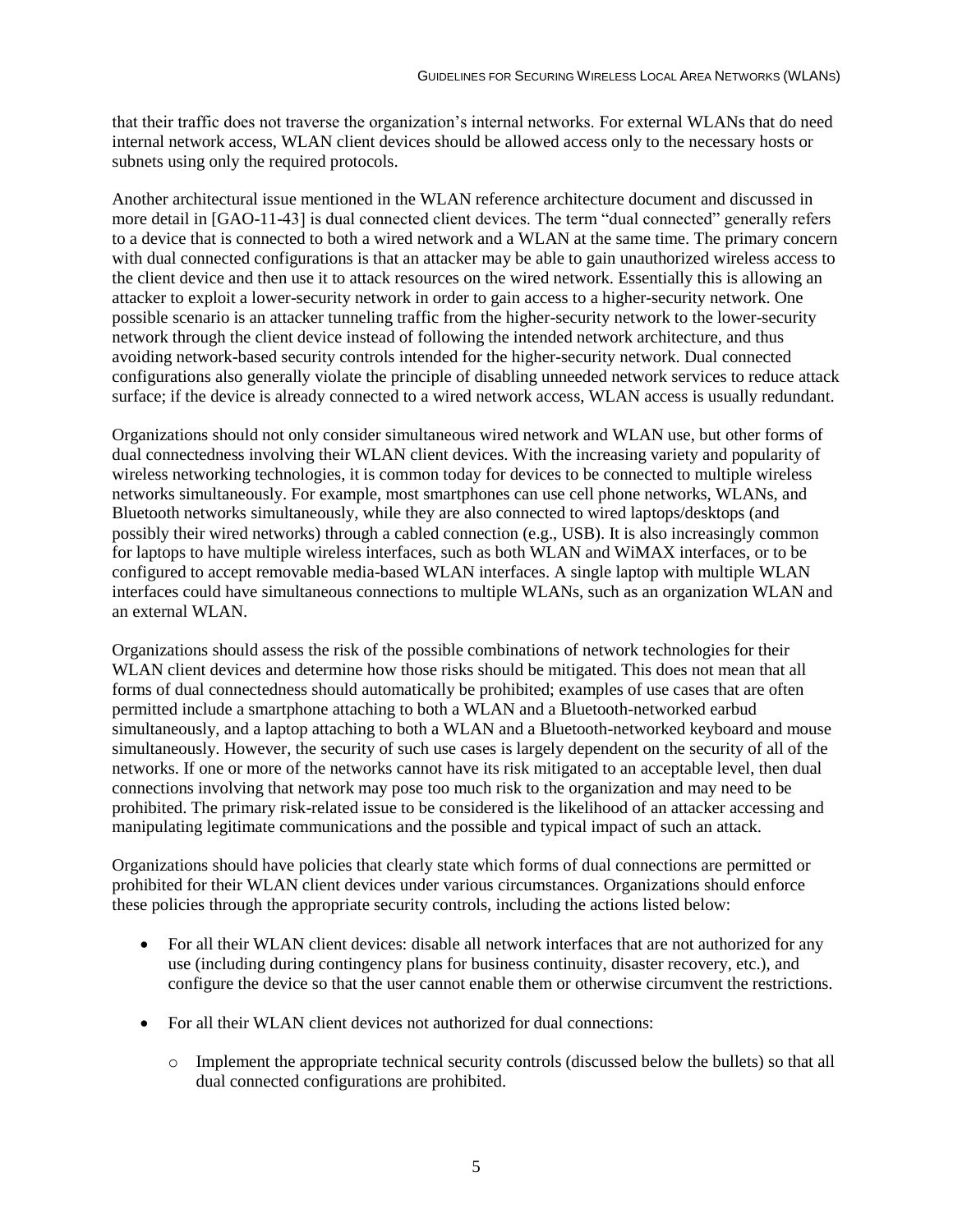- $\circ$  If feasible, configure the devices to disable bridging (passing traffic between the networks). This is precautionary in case an unauthorized dual connection occurs.
- For all their WLAN client devices authorized for dual connections:
	- o Implement the appropriate technical security controls (discussed below the bullets) so that the authorized dual connected configurations are only active when necessary and that all other dual connected configurations are prohibited.
	- o Configure the devices to disable bridging (passing traffic between the networks) unless absolutely necessary.

There are several options for implementing WLAN client device dual connection policies, such as prohibiting unauthorized configurations from being used and disabling authorized dual connections when not needed. To enforce such restrictions, organizations should rely on automated technical controls whenever feasible. Non-technical controls are usually not effective enough; for example, it is generally not feasible to rely on users to remember to always promptly disable WLAN interfaces every time they are no longer needed. Each organization should evaluate the possible controls for implementing dual connection policies on their WLAN client devices and then choose the combinations of controls that are most appropriate, providing sufficient security while also permitting necessary functionality.

Some of the possible controls are preventative (implementing and enforcing a configuration), while others are detective (monitoring a configuration, monitoring network activity, alerting when a problem is detected, etc.) Preventative controls are generally preferable to detective controls, but it is even stronger to use both preventative and detective controls together. See Section [3](#page-14-0) for more information on monitoring (detective) controls.

Preventative controls may need to enforce granular policies. For example, an organization might permit only wired network usage while at their headquarters, but might permit wired or wireless access to external networks. Preventative controls may also need to provide flexibility; organizations often need to allow users to attach the organization's mobile client devices to new external WLANs, and thus the users need some ability to manage their devices' WLAN configuration.

Examples of preventative controls include the following:

- Configure the device's BIOS so that WLAN connections are automatically terminated when a wired connection is detected. The BIOS setting for this is often called LAN/WLAN switching.
- Enable specialized software-based controls that permit either WLAN or wired network access, but not both simultaneously. These controls could be built into the operating system (OS), provided as part of the WLAN driver or management software, provided by the device manufacturer (e.g., laptop vendor), or acquired from third parties. These controls typically favor wired connections over WLAN because of their relative reliability, performance, and security.
- Configure host-based network security tools (e.g., host-based firewalls, host-based intrusion detection and prevention systems) to prevent multiple network interfaces from being used at one time.
- Specify and enforce authorized network profiles and/or unauthorized profiles through OS/domain controls, third party policy-based software, etc.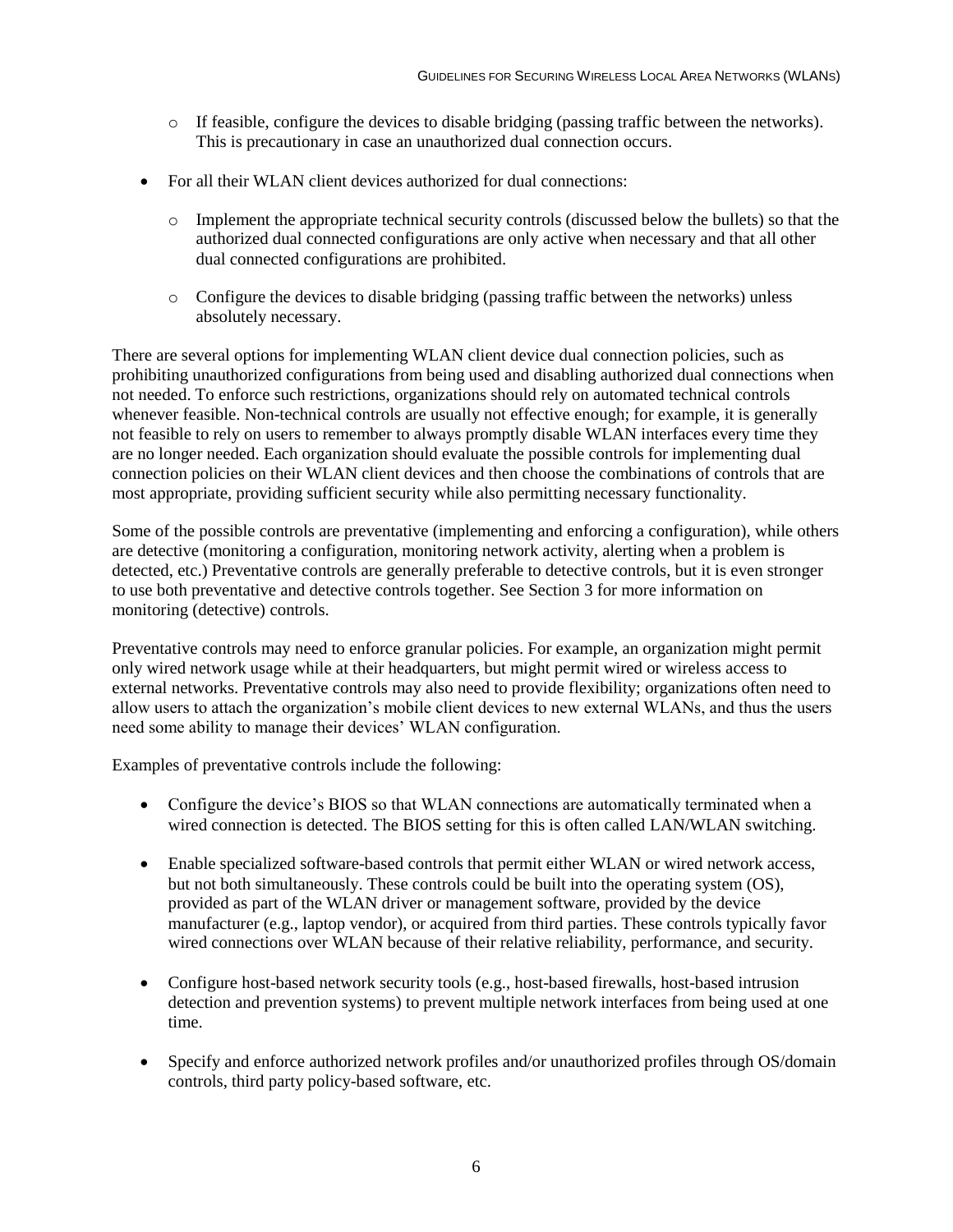There are other technical WLAN security controls, such as configuring clients so that they will not automatically connect to any WLANs they detect, that are beneficial for WLAN security but not robust enough to prevent dual connections.

# <span id="page-13-0"></span>**2.2 Configuration Implementation, Evaluation, and Maintenance**

After designing a WLAN security configuration, an organization should determine how the configuration will be implemented, evaluate the effectiveness of the implementation, deploy the implementation to the appropriate devices, and maintain the configuration and its implementation throughout the devices' lifecycles. Organizations should ensure that their WLAN client devices and APs have configurations at all times that are compliant with the organization's WLAN policies.

Organizations should standardize, automate, and centralize as much of their WLAN security configuration implementation and maintenance as practical, particularly for their WLAN client devices and access points. This allows organizations to implement consistent WLAN security throughout the enterprise, to detect and correct unauthorized changes to configurations, and to react quickly when newly identified vulnerabilities or recent incidents indicate a need to change the WLAN's security configuration.

Organizations can often leverage existing configuration management solutions for their WLAN security configuration management. Many organizations already have general configuration management solutions in place that can handle a wide variety of software; such solutions may be built into operating systems or provided through third-party software installed on their client devices and other WLAN components. Also, WLAN client management software often has configuration management capabilities; this software may already be installed on the WLAN devices. If the existing configuration management solutions cannot collectively provide the necessary WLAN configuration implementation and maintenance capabilities, then the organization should evaluate alternatives and implement a suitable configuration management solution that provides the missing capabilities.

Organizations should evaluate all standardized WLAN security configuration implementations carefully before deploying them throughout production environments. Even if the organization is confident that the configuration is sound, it should still be evaluated carefully to ensure that its implementation meets the organization's particular security and operational requirements. Every operating environment has unique characteristics that should be taken into account. It is particularly important to evaluate the strength of the configuration and its potential impacts on performance and functionality (for example, a security setting that is incompatible with use of a particular application).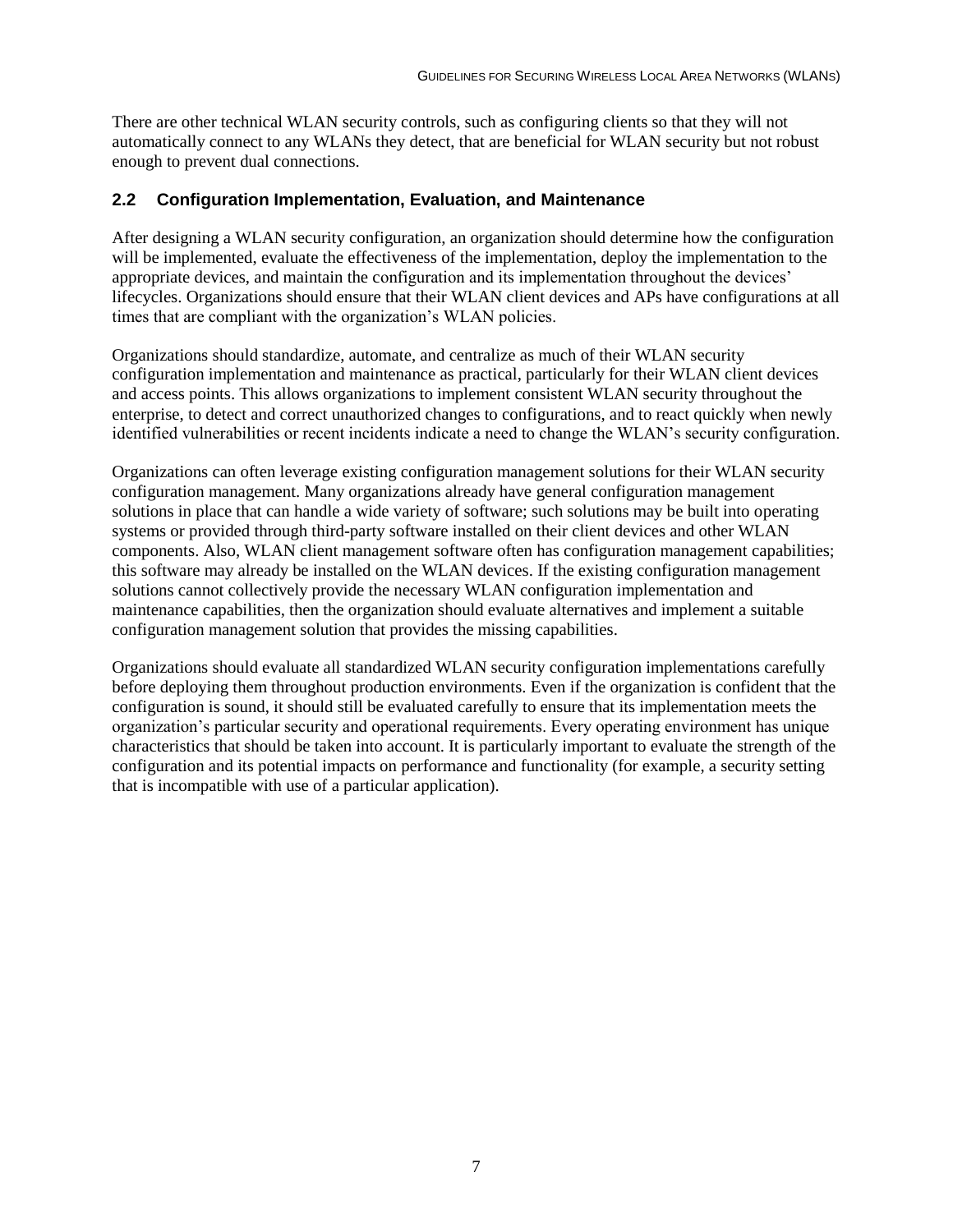# <span id="page-14-0"></span>**3. WLAN Security Monitoring**

This section discusses two types of security monitoring: assessments [SP800-115, SP800-53A] and continuous monitoring. Security assessment is "the process of determining how effectively an entity being assessed meets specific security objectives." Security assessments are typically performed periodically, such as annually or quarterly, and are often called periodic assessments. Continuous monitoring is defined in [SP800-137] as "maintaining ongoing awareness of information security, vulnerabilities, and threats to support organizational risk management decisions. The objective is to conduct ongoing monitoring of the security of an organization's networks, information, and systems, and respond by accepting, avoiding/rejecting, transferring/sharing, or mitigating risk as situations change." Think of continuous monitoring as doing assessments in near real-time, so that the organization can react to problems in minutes instead of months or years.

For WLAN security, the same tools are often useful for both periodic assessments and continuous monitoring. These forms of monitoring are used to ensure that each WLAN component's security configuration meets the organization's requirements (and to report all deviations from these requirements), as well as to monitor WLAN activity to identify attacks, improperly secured communications, and other WLAN security issues. This section provides recommendations for WLAN security monitoring (both periodic assessments and continuous monitoring).

As explained in Section 1.2, the recommendations presented in this section supplement those provided for specific WLAN technologies by other NIST publications [SP800-48, SP800-97], as well as NIST publications on general security assessment [SP800-115, SP800-53A] and continuous monitoring [SP800- 137].

# <span id="page-14-1"></span>**3.1 WLAN Security Monitoring Basics**

Security monitoring is important for all systems and networks, but it is generally even more important for WLANs. WLANs and wired networks have the same security objectives and face the same general types of threats, but WLAN security is typically harder to achieve for several reasons.

First, WLANs tend to be easier for attackers to access than wired networks. The most significant difference between protecting WLANs and wired networks is the relative ease of intercepting wireless network transmissions and inserting new or altered transmissions from what is presumed to be the authentic source. To monitor traffic on a wired network, an attacker would have to gain physical access to the network or remotely compromise systems on the network; for a WLAN, an attacker simply needs to be within range of the wireless transmissions. (Some attackers use highly sensitive directional antennas, which can greatly extend the effective range of attack beyond the standard WLAN range.)

Second, WLANs are often poorly secured. For example, many WLANs are configured so that they do not require strong authentication; this makes it much easier, sometimes trivial, for attackers within range of the WLAN to successfully gain access to it. These configurations are often used because they are more convenient for users and administrators, but they often put the transmitted information and WLAN devices at serious risk of compromise.

Third, WLANs are usually connected to an organization's wired networks. This means that the WLANs and WLAN devices are not only subject to WLAN-specific attacks, but also nearly all the attacks that wired networks and devices on those networks face.

To support WLAN security, organizations should perform both attack monitoring and vulnerability monitoring. Sections [3.1.1](#page-15-0) and [3.1.2](#page-16-0) provide more information on these, respectively.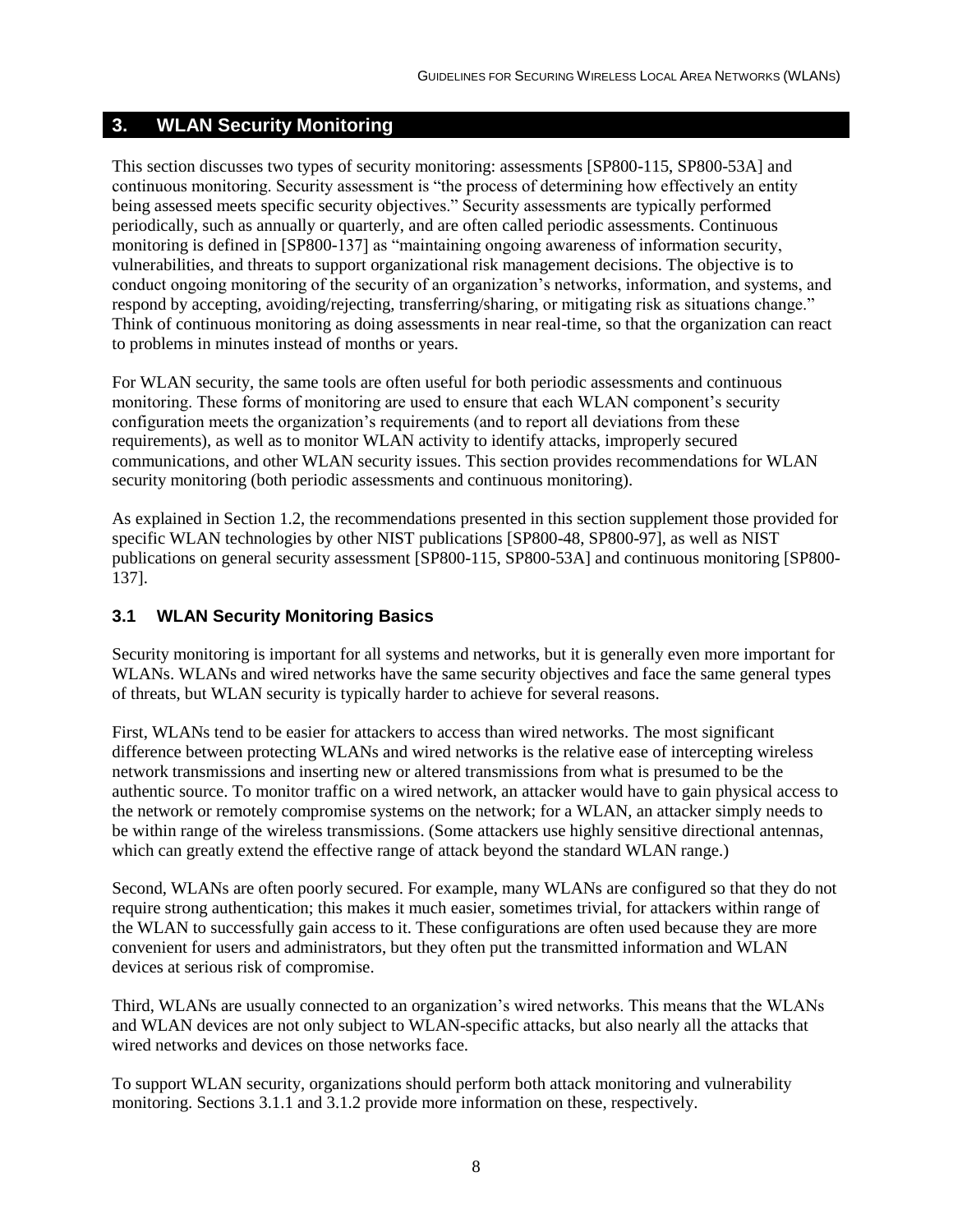# <span id="page-15-0"></span>**3.1.1 Attack Monitoring**

Organizations should continuously monitor their WLANs for both WLAN-specific and general (wired network) attacks. The latter involves the same security controls as would be used for any networkconnected system in an organization; see [SP800-53] for additional information on general system security and [SP800-94] for general information on attack detection technologies. Further discussion of general (non-wireless) attack monitoring is out of the scope of this publication.

WLAN-specific attacks can typically be divided into two types: passive and active. These attack classes, which are significant for monitoring purposes, are described below.

- **Passive attack:** an attack in which an unauthorized party only monitors WLAN communications; the attacker does not generate, alter, or disrupt WLAN communications. There are two types of passive attacks:
	- o **Eavesdropping.** The attacker monitors WLAN data transmissions for message content.
	- o **Traffic analysis** (also known as traffic flow analysis). The attacker gains intelligence by monitoring the transmissions for patterns of communication. A considerable amount of information is contained in the flow of messages between communicating parties.
- **Active attack:** an attack in which an unauthorized party generates, alters, or disrupts WLAN communications. Active attacks may take the form of one of the following types:
	- o **Masquerading.** The attacker impersonates an authorized user to gain access to certain unauthorized privileges.
	- o **Replay.** The attacker monitors transmissions (passive attack) and retransmits messages posing as the legitimate user.
	- o **Message modification.** The attacker alters a legitimate message by deleting, adding to, changing, or reordering the message.
	- o **Denial of service (DoS).** A DoS can occur inadvertently, such as other electronic devices causing interference, or it can occur intentionally, such as an attacker sending large numbers of messages at a high rate to flood the WLAN.
	- o **Misappropriation.** The attacker steals or makes other unauthorized use of WLAN services.

A form of active attack that is particularly noteworthy is the deployment of rogue WLAN devices. For example, an attacker deploys an AP that has been configured to appear as part of an organization's WLAN infrastructure. This can provide a backdoor into the wired network, bypassing perimeter security mechanisms, such as firewalls. In addition, if client devices inadvertently connect to the rogue AP, the attacker can view and manipulate the client devices' communications (e.g., man-in-the-middle attacks), as well as potentially gaining access to the client devices themselves.

Monitoring WLAN-specific attacks is focused on active attacks. Because passive attacks strictly involve intercepting radio transmissions and do not generate their own transmissions, there is nothing for an organization to monitor electronically. However, all forms of active attack mentioned above can be detected through monitoring. Section [3.2](#page-16-1) discusses tools that can monitor for active attacks.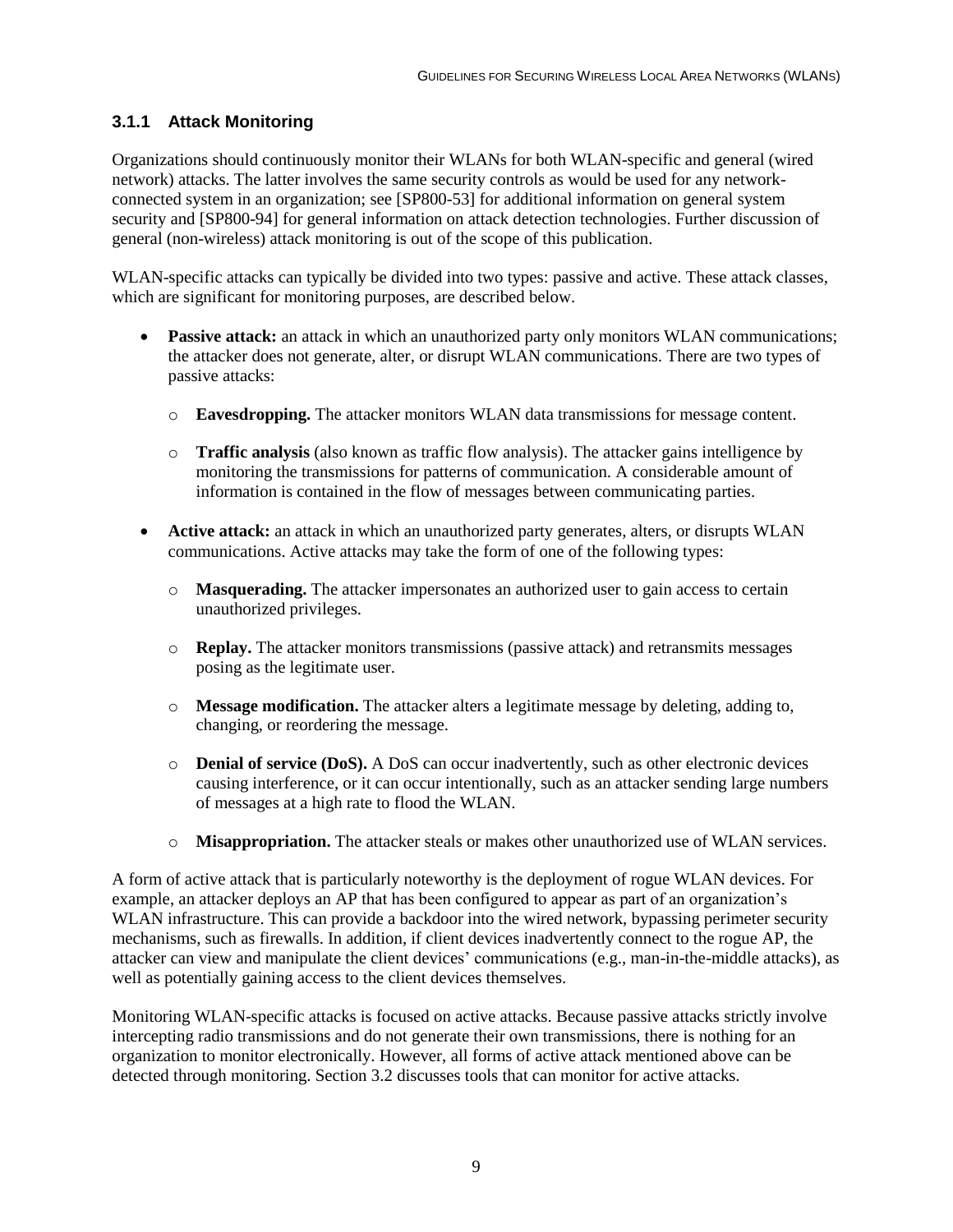# <span id="page-16-0"></span>**3.1.2 Vulnerability Monitoring**

Organizations should do largely the same vulnerability monitoring for WLAN components that they do for any other software: identifying patches and applying them, and verifying security configuration settings and adjusting them as needed (see Section 2). These actions should be performed at least as often for WLAN components as they are for the organization's equivalent wired systems. Further discussion of these general vulnerability monitoring techniques is outside the scope of this publication.

In addition to the general vulnerability monitoring, WLAN-specific vulnerability monitoring involves analyzing WLAN communications and identifying policy violations, such as communications using the wrong protocols, encryption key lengths, etc. This is effective at identifying misconfigured WLAN devices as well as devices that are acting differently than their configuration indicates. It is especially helpful when not all of the WLAN devices are under the organization's control, such as visitor laptops, and when unauthorized WLAN devices are a concern (e.g., an employee attaching a personal mobile device to an organization WLAN without authorization). This form of vulnerability monitoring is often provided by the same tools that are effective at attack monitoring, as explained in Section [3.2.](#page-16-1)

# <span id="page-16-1"></span>**3.2 Monitoring Tools**

One of the primary tools for WLAN security monitoring is a wireless intrusion detection and prevention system (WIDPS). A WIDPS has sensors placed at designated locations within an organization's facilities; these sensors monitor WLAN bands and channels to sample traffic, allowing them to identify WLAN attacks and some WLAN vulnerabilities. WIDPS sensors are available in several forms:

- **Dedicated.** A dedicated sensor performs WIDPS functions but does not pass network traffic from source to destination. Dedicated sensors are often completely passive, simply sniffing WLAN traffic. Some dedicated sensors analyze the traffic they monitor, while other sensors forward the traffic to a management server for analysis. The sensor is typically connected to a wired network. Dedicated sensors are usually designed for one of two deployment types:
	- o **Fixed**—the sensor is deployed to a particular location. Fixed sensors usually depend on the organization's infrastructure for power, wired network access, and other resources.
	- o **Mobile**—the sensor is designed to be portable so it can be used from multiple locations or while in motion. For example, a security administrator could use a mobile sensor while walking through an organization's buildings to find rogue APs.
- **Bundled.** Many APs and wireless switches offer some WIDPS capabilities as a secondary function.

In addition to these hardware-based forms, there are also host-based WIDPS sensor software products that can be installed on WLAN client devices. The sensor software detects WLAN attacks within range of the client device, as well as WLAN vulnerabilities of the client device, and reports this information to WIDPS management servers. The sensor software may also be able to enforce WLAN security policies. See [SP800-94] for more information on all forms of WIDPS.

Another primary tool for WLAN security monitoring is a WLAN scanner. A passive WLAN scanning tool captures WLAN traffic being transmitted within the range of the tool's antenna. Most passive tools record the key attributes of discovered WLAN devices. This information can be used to identify WLAN vulnerabilities and to detect potential rogue devices. WLAN scanning tools used to conduct completely passive scans transmit no data, nor do the tools in any way affect the operation of deployed WLAN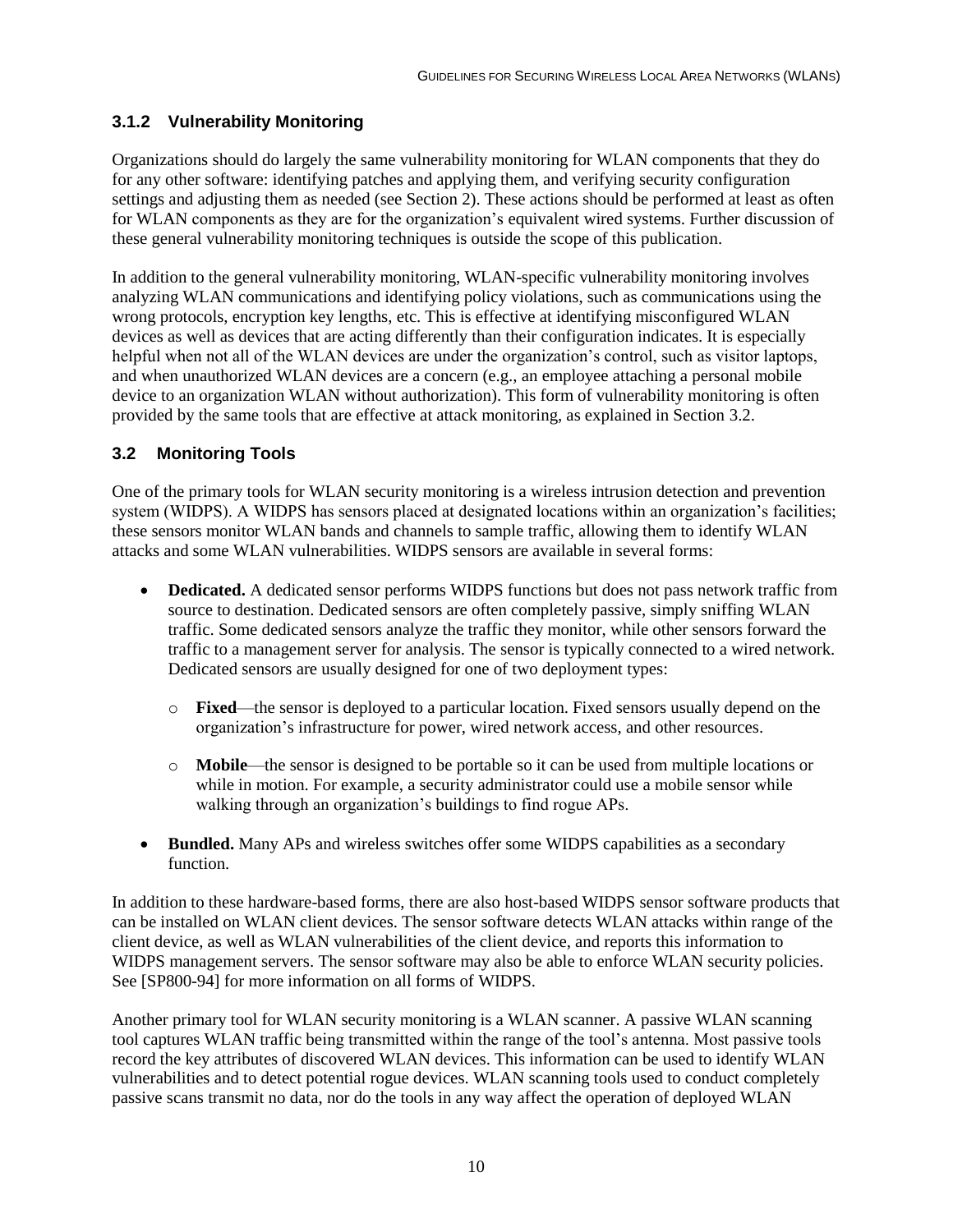devices. By not transmitting data, a passive scanning tool remains undetected by malicious users and other devices. This reduces the likelihood of individuals avoiding detection by disconnecting or disabling unauthorized WLAN devices.

There are also active WLAN scanning tools. Building on the information collected during passive scans, active scanning attempts to attach to discovered WLAN devices and conduct penetration or vulnerabilityrelated testing. Organizations should be cautious in conducting active scans to make sure they do not inadvertently scan devices owned or operated by other organizations or individuals within range. It is important to evaluate the physical location of devices before actively scanning them. Generally, organizations should focus on identifying and locating potential rogue devices rather than performing active scans of such devices.

The types of tools mentioned in this section are examples of tools that are often effective at WLAN security monitoring. This is not intended to imply that no other types of tools may also be useful at WLAN security monitoring. What is important is having the necessary monitoring capabilities, not the labels applied to the tool or tools providing those capabilities.

# <span id="page-17-0"></span>**3.3 Continuous Monitoring Recommendations**

Organizations with WLANs should implement continuous monitoring solutions for their WLANs that provide all of the following detection capabilities:

- Unauthorized WLAN devices, including rogue APs and unauthorized client devices
- WLAN devices that are misconfigured or using weak WLAN protocols and protocol implementations
- Unusual WLAN usage patterns, such as extremely high numbers of client devices using a particular AP, abnormally high volumes of WLAN traffic involving a particular client device, or many failed attempts to join the WLAN in a short period of time
- The use of active WLAN scanners (e.g., war driving tools) that generate WLAN traffic. The use of passive sensors cannot be detected through monitoring controls.
- DoS attacks and conditions (e.g., network interference). Many denial of service attacks are detected by counting events during periods of time and alerting when threshold values are exceeded. For example, a large number of events involving the termination of WLAN sessions can indicate a DoS attack.
- Impersonation and man-in-the-middle attacks. For example, some WIDPS sensors can detect when a device is attempting to spoof the identity of another device.

Organizations with WLANs should also have the capability to identify the physical location of a detected WLAN threat by using triangulation—estimating the threat's approximate distance from multiple sensors by the strength of the threat's signal received by each sensor, then calculating the physical location at which the threat would be the estimated distance from each sensor. This allows an organization to send appropriate personnel, such as physical security staff, to the location to address the threat.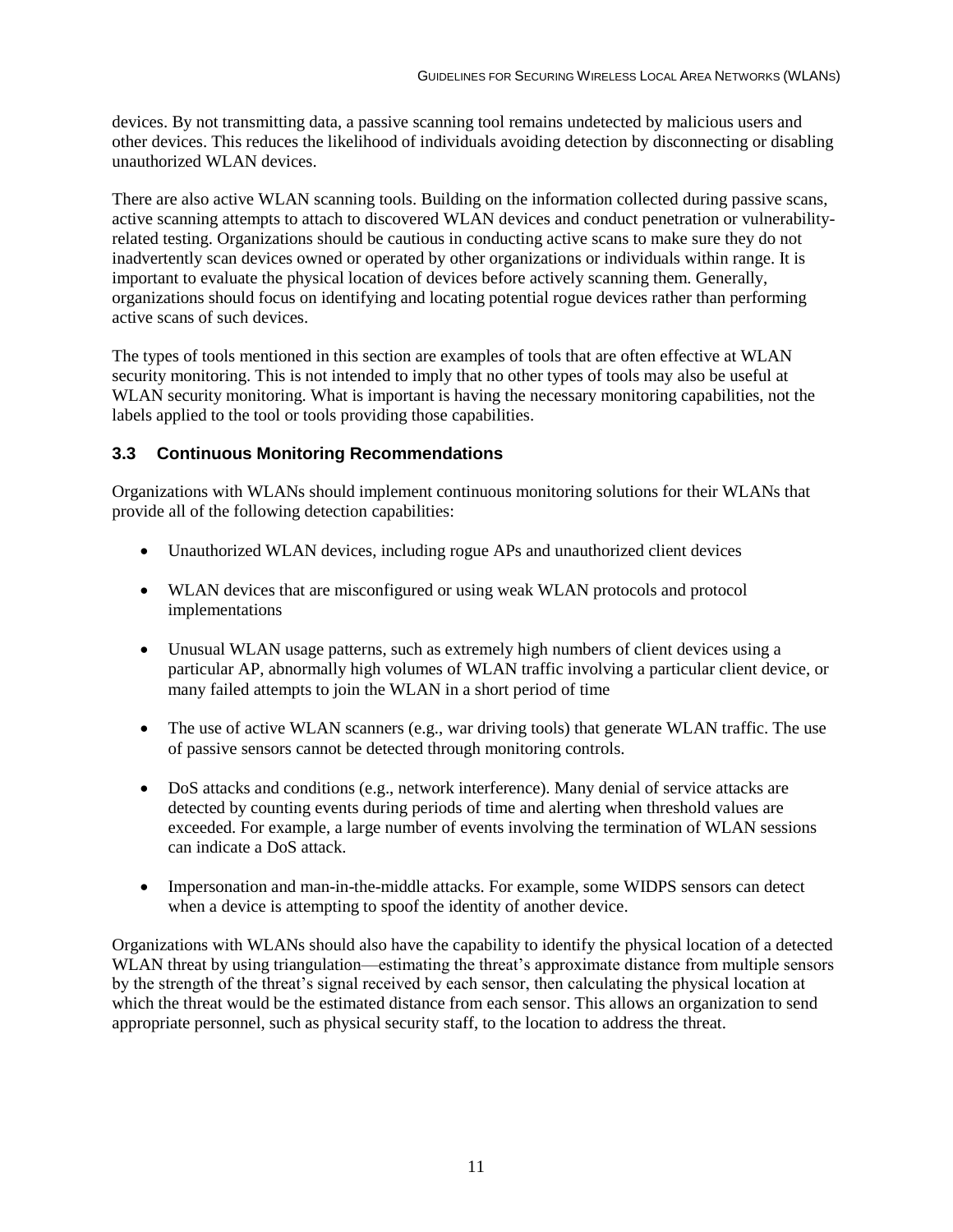# <span id="page-18-0"></span>**3.4 Periodic Assessment Recommendations**

Organizations with WLANs should conduct regular periodic technical WLAN security assessments. These assessments should be performed at least annually to evaluate the overall security of the WLAN. In addition, organizations should perform periodic assessments at least quarterly unless continuous monitoring of WLAN security is already collecting all of the information about WLAN attacks and vulnerabilities needed for assessment purposes. For example, an organization that does not have comprehensive WIDPS coverage of its facilities should use mobile WIDPS sensors, WLAN scanners, or other tools with similar capabilities to search for rogue WLANs in areas outside the WIDPS's range.

The following are additional factors that organizations should consider when planning the frequency and breadth of periodic assessments:

- The location of the facility being scanned, because the physical proximity of a building to a public area (e.g., streets and public common areas) or its location in a busy metropolitan area may increase the risk of WLAN threats
- The security level of the data to be transmitted on the WLAN
- How often WLAN client devices connect to and disconnect from the environment, and the typical traffic levels for these devices (e.g., occasional activity or fairly constant activity)—this is because only active WLAN client devices are discoverable during a WLAN scan
- Physical changes to the facilities, such as construction projects that could affect the strength and propagation of WLAN signals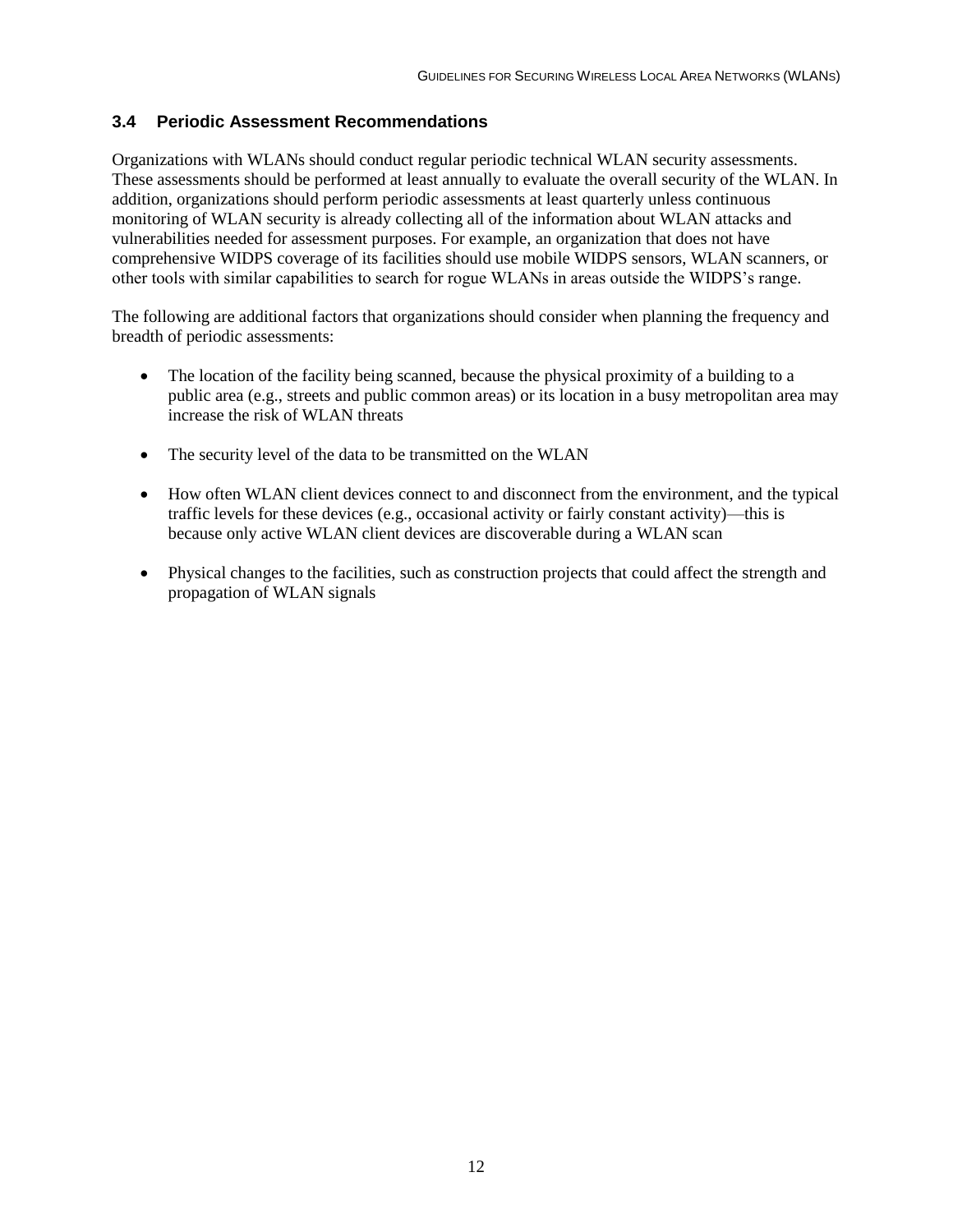# <span id="page-19-0"></span>**Appendix A—Supporting NIST SP 800-53 Security Controls and Publications**

The major controls in the NIST Special Publication 800-53, *Recommended Security Controls for Federal Information Systems and Organizations* control catalog that affect an organization's wireless local area network (WLAN) security are:

# **[AC-3](https://doi.org/10.6028/NIST.SP.800-53r3)**, **Access Enforcement**

Related controls: AC-2, AC-4, AC-5, AC-6, AC-16, AC-17, AC-18, AC-19, AC-20, AC-21, AC-22,

AU-9, CM-5, CM-6, MA-3, MA-4, MA-5, SA-7, SC-13, SI-9

# **[AC-4](https://doi.org/10.6028/NIST.SP.800-53r3)**, **Information Flow Enforcement**

Related controls: AC-17, AC-19, AC-21, CM-7, SA-8, SC-2, SC-5, SC-7, SC-18

#### **[AC-18](https://doi.org/10.6028/NIST.SP.800-53r3)**, **Wireless Access**

Related controls: AC-3, IA-2, IA-3, IA-8

References: NIST Special Publications 800-48, 800-94, 800-97

#### **[AC-19](https://doi.org/10.6028/NIST.SP.800-53r3)**, **Access Control for Mobile Devices**

Related controls: MP-4, MP-5

References: NIST Special Publications 800-114, 800-124

#### **[AC-20](https://doi.org/10.6028/NIST.SP.800-53r3)**, **Use of External Information Systems**

Related controls: AC-3, AC-17, PL-4

References: FIPS Publication 199

# **[CA-2,](https://doi.org/10.6028/NIST.SP.800-53r3) Security Assessments**

Related controls: CA-6, CA-7, PM-9, SA-11

References: FIPS Publication 199; NIST Special Publications 800-37, 800-53A, 800-115

# **[CA-7](https://doi.org/10.6028/NIST.SP.800-53r3)**, **Continuous Monitoring**

Related controls: CA-2, CA-5, CA-6, CM-3, CM-4

References: NIST Special Publications 800-37, 800-53A; US-CERT Technical Cyber Security Alerts;

DOD Information Assurance Vulnerability Alerts

#### **[CM-6,](https://doi.org/10.6028/NIST.SP.800-53r3) Configuration Settings**

Related controls: CM-2, CM-3, SI-4

References: OMB Memoranda 07-11, 07-18, 08-22; NIST Special Publications 800-70, 800-128; Web: nvd.nist.gov; www.nsa.gov)

# **[AU-2,](https://doi.org/10.6028/NIST.SP.800-53r3) Auditable Events**

Related control: AU-3

References: NIST Special Publication 800-92

# **[IA-2](https://doi.org/10.6028/NIST.SP.800-53r3)**, **Identification and Authentication (Organizational Users)**

Related controls: AC-14, AC-17, AC-18, IA-4, IA-5

References: HSPD 12; OMB Memorandum 04-04; FIPS Publication 201; NIST Special Publications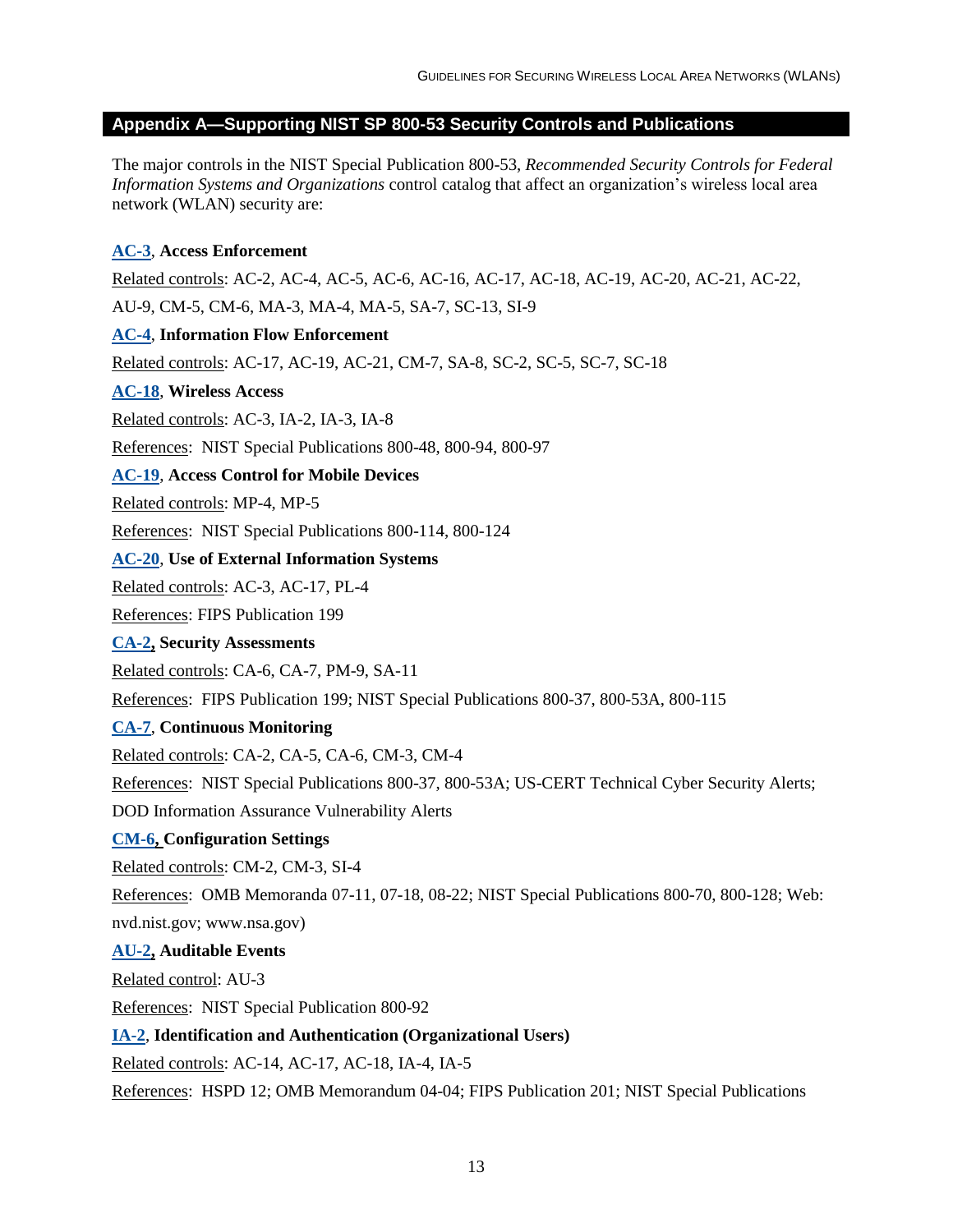#### 800-63, 800-73, 800-76, 800-78

# **[IA-3](https://doi.org/10.6028/NIST.SP.800-53r3)**, **Device Identification and Authentication**

Related controls: AC-17, AC-18

# **[IA-5](https://doi.org/10.6028/NIST.SP.800-53r3)**, **Authenticator Management**

Related controls: AC-2, IA-2, PL-4, PS-6

References: OMB Memorandum 04-04; FIPS Publication 201; NIST Special Publications 800-73, 800- 63, 800-76, 800-78

# **[IA-8](https://doi.org/10.6028/NIST.SP.800-53r3)**, **Identification and Authentication (Non-Organizational Users)**

Related controls: AC-14, AC-17, AC-18, MA-4

References: OMB Memorandum 04-04; Web: www.cio.gov/eauthentication; NIST Special Publication 800-63

#### **[PE-18,](https://doi.org/10.6028/NIST.SP.800-53r3) Location of Information System Components**

**[RA-3,](https://doi.org/10.6028/NIST.SP.800-53r3) Risk Assessment**

Reference: NIST Special Publication 800-30

# **[RA-5,](https://doi.org/10.6028/NIST.SP.800-53r3) Vulnerability Scanning**

Related controls: CA-2, CM-6, RA-3, SI-2

References: NIST Special Publications 800-40, 800-70, 800-115; Web: cwe.mitre.org; nvd.nist.gov

#### **[SC-7,](https://doi.org/10.6028/NIST.SP.800-53r3) Boundary Protection**

Related controls: AC-4, IR-4, SC-5

References: FIPS Publication 199; NIST Special Publications 800-41, 800-77

# **[SC-8](https://doi.org/10.6028/NIST.SP.800-53r3)**, **Transmission Integrity**

Related controls: AC-17, PE-4

References: FIPS Publications 140-2, 197; NIST Special Publications 800-52, 800-77, 800-81, 800-113; NSTISSI No. 7003

# **[SC-9](https://doi.org/10.6028/NIST.SP.800-53r3)**, **Transmission Confidentiality**

Related controls: AC-17, PE-4

References: FIPS Publications 140-2, 197; NIST Special Publications 800-52, 800-77, 800-113; CNSS Policy 15; NSTISSI No. 7003

# **[SI-2,](https://doi.org/10.6028/NIST.SP.800-53r3) Flaw Remediation**

Related controls: CA-2, CA-7, CM-3, MA-2, IR-4, RA-5, SA-11, SI-11

References: NIST Special Publication 800-40

# **[SI-4](https://doi.org/10.6028/NIST.SP.800-53r3)**, **Information System Monitoring**

Related controls: AC-4, AC-8, AC-17, AU-2, AU-6, SI-3, SI-7

References: NIST Special Publications 800-61, 800-83, 800-92, 800-94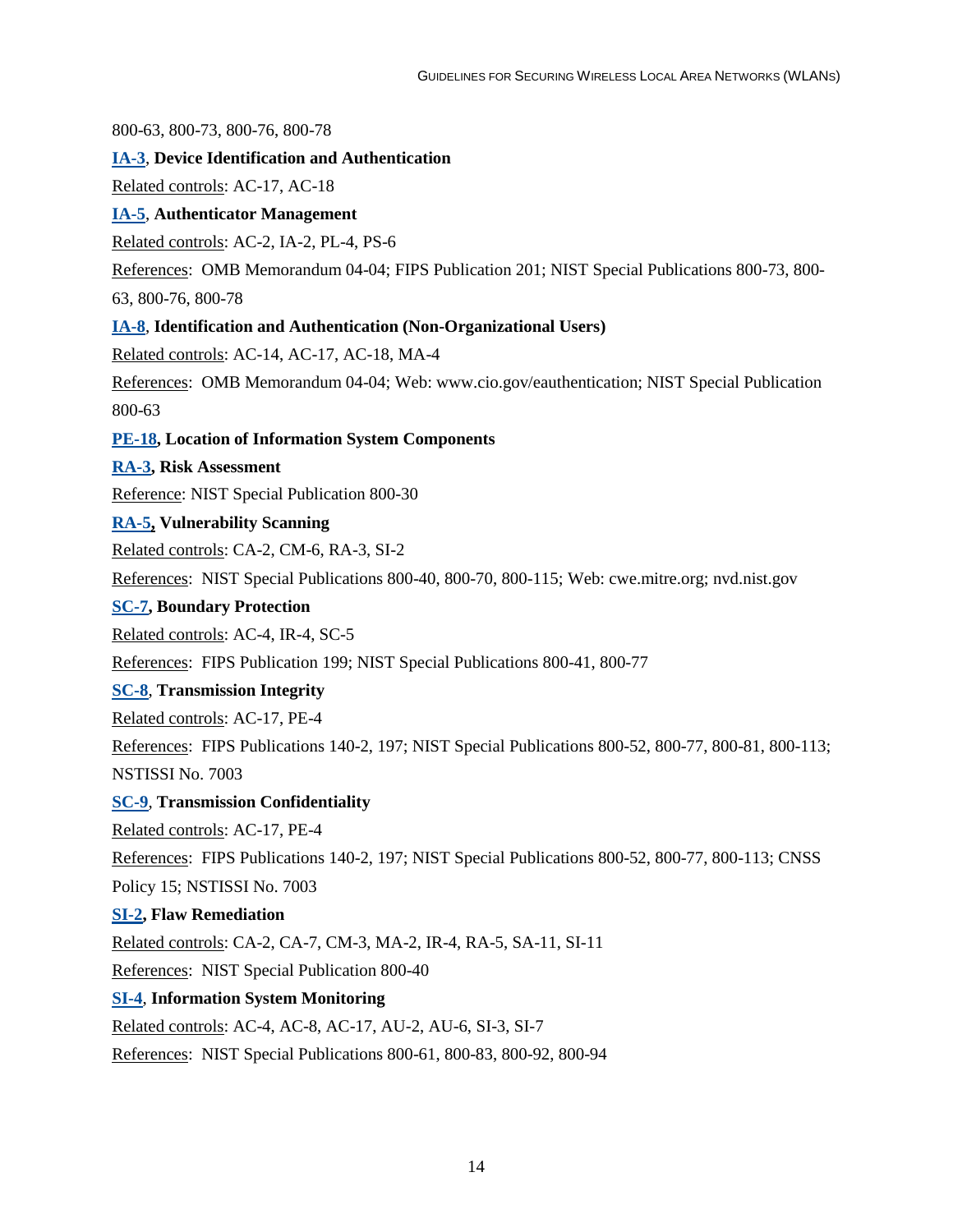Information on these controls and guidelines on possible implementations can be found in the following publications:

- *[SP 800-30, Risk Management Guide for Information Technology Systems](http://csrc.nist.gov/publications/nistpubs/800-30/sp800-30.pdf)*
- *[Draft SP 800-30 Revision 1, Guide](http://csrc.nist.gov/publications/drafts/800-30-rev1/SP800-30-Rev1-ipd.pdf) for Conducting Risk Assessments*
- *[SP 800-37, Guide for Applying the Risk Management Framework to Federal Information](http://csrc.nist.gov/publications/nistpubs/800-37-rev1/sp800-37-rev1-final.pdf)  [Systems: A Security Life Cycle Approach](http://csrc.nist.gov/publications/nistpubs/800-37-rev1/sp800-37-rev1-final.pdf)*
- *[SP 800-40 Version 2.0, Creating a Patch and Vulnerability Management Program](http://csrc.nist.gov/publications/nistpubs/800-40-Ver2/SP800-40v2.pdf)*
- *[SP 800-41 Rev. 1, Guidelines on Firewalls and Firewall Policy](http://csrc.nist.gov/publications/nistpubs/800-41-Rev1/sp800-41-rev1.pdf)*
- *[SP 800-48 Rev. 1, Guide to Securing Legacy IEEE 802.11 Wireless Networks](http://csrc.nist.gov/publications/nistpubs/800-48-rev1/SP800-48r1.pdf)*
- *[SP 800-52, Guidelines for the Selection and Use of Transport Layer Security \(TLS\)](http://csrc.nist.gov/publications/nistpubs/800-52/SP800-52.pdf)  [Implementations](http://csrc.nist.gov/publications/nistpubs/800-52/SP800-52.pdf)*
- *[SP 800-53 Rev. 3, Recommended Security Controls for Federal Information Systems and](http://csrc.nist.gov/publications/nistpubs/800-53-Rev3/sp800-53-rev3-final_updated-errata_05-01-2010.pdf)  [Organizations](http://csrc.nist.gov/publications/nistpubs/800-53-Rev3/sp800-53-rev3-final_updated-errata_05-01-2010.pdf)*
- *[SP 800-53A Rev. 1, Guide for Assessing the Security Controls in Federal Information Systems](http://csrc.nist.gov/publications/nistpubs/800-53A-rev1/sp800-53A-rev1-final.pdf)  [and Organizations](http://csrc.nist.gov/publications/nistpubs/800-53A-rev1/sp800-53A-rev1-final.pdf)*
- *[SP 800-61 Rev. 1, Computer Security Incident Handling Guide](http://csrc.nist.gov/publications/nistpubs/800-61-rev1/SP800-61rev1.pdf)*
- *[SP 800-63 Rev. 1: E-Authentication Guideline](http://csrc.nist.gov/publications/nistpubs/800-63-1/SP-800-63-1.pdf)*
- *[SP 800-70 Rev. 2, National Checklist Program for IT Products--Guidelines for Checklist Users](http://csrc.nist.gov/publications/nistpubs/800-70-rev2/SP800-70-rev2.pdf)  [and Developers](http://csrc.nist.gov/publications/nistpubs/800-70-rev2/SP800-70-rev2.pdf)*
- *[SP 800-73-3, Interfaces for Personal Identity Verification](http://csrc.nist.gov/publications/PubsSPs.html)*
- *[Draft SP 800-76-2, Biometric Data Specification for Personal Identity Verification](http://csrc.nist.gov/publications/drafts/800-76-2/Draft_SP800-76-2.pdf)*
- *[SP 800-77, Guide to IPsec VPNs](http://csrc.nist.gov/publications/nistpubs/800-77/sp800-77.pdf)*
- *[SP 800-78-3, Cryptographic Algorithms and Key Sizes for Personal Identification Verification](http://csrc.nist.gov/publications/nistpubs/800-78-3/sp800-78-3.pdf)  [\(PIV\)](http://csrc.nist.gov/publications/nistpubs/800-78-3/sp800-78-3.pdf)*
- *[SP 800-81 Rev. 1, Secure Domain Name System \(DNS\) Deployment Guide](http://csrc.nist.gov/publications/nistpubs/800-81r1/sp-800-81r1.pdf)*
- *[SP 800-83, Guide to Malware Incident Prevention and Handling](http://csrc.nist.gov/publications/nistpubs/800-83/SP800-83.pdf)*
- *[SP 800-92, Guide to Computer Security Log Management](http://csrc.nist.gov/publications/nistpubs/800-92/SP800-92.pdf)*
- *[SP 800-94, Guide to Intrusion Detection and Prevention Systems \(IDPS\)](http://csrc.nist.gov/publications/nistpubs/800-94/SP800-94.pdf)*
- *[SP 800-97, Establishing Wireless Robust Security Networks: A Guide to IEEE 802.11i](http://csrc.nist.gov/publications/nistpubs/800-97/SP800-97.pdf)*
- *[SP 800-113, Guide to SSL VPNs](http://csrc.nist.gov/publications/nistpubs/800-113/SP800-113.pdf)*
- *[SP 800-114, User's Guide to Securing External Devices for Telework and Remote Access](http://csrc.nist.gov/publications/nistpubs/800-114/SP800-114.pdf)*
- *[SP 800-115, Technical Guide to Information Security Testing and Assessment](http://csrc.nist.gov/publications/nistpubs/800-115/SP800-115.pdf)*
- *[SP 800-124, Guidelines on Cell Phone and PDA Security](http://csrc.nist.gov/publications/nistpubs/800-124/SP800-124.pdf)*
- *[SP 800-128, Guide for Security-Focused Configuration Management of Information Systems](http://csrc.nist.gov/publications/nistpubs/800-128/sp800-128.pdf)*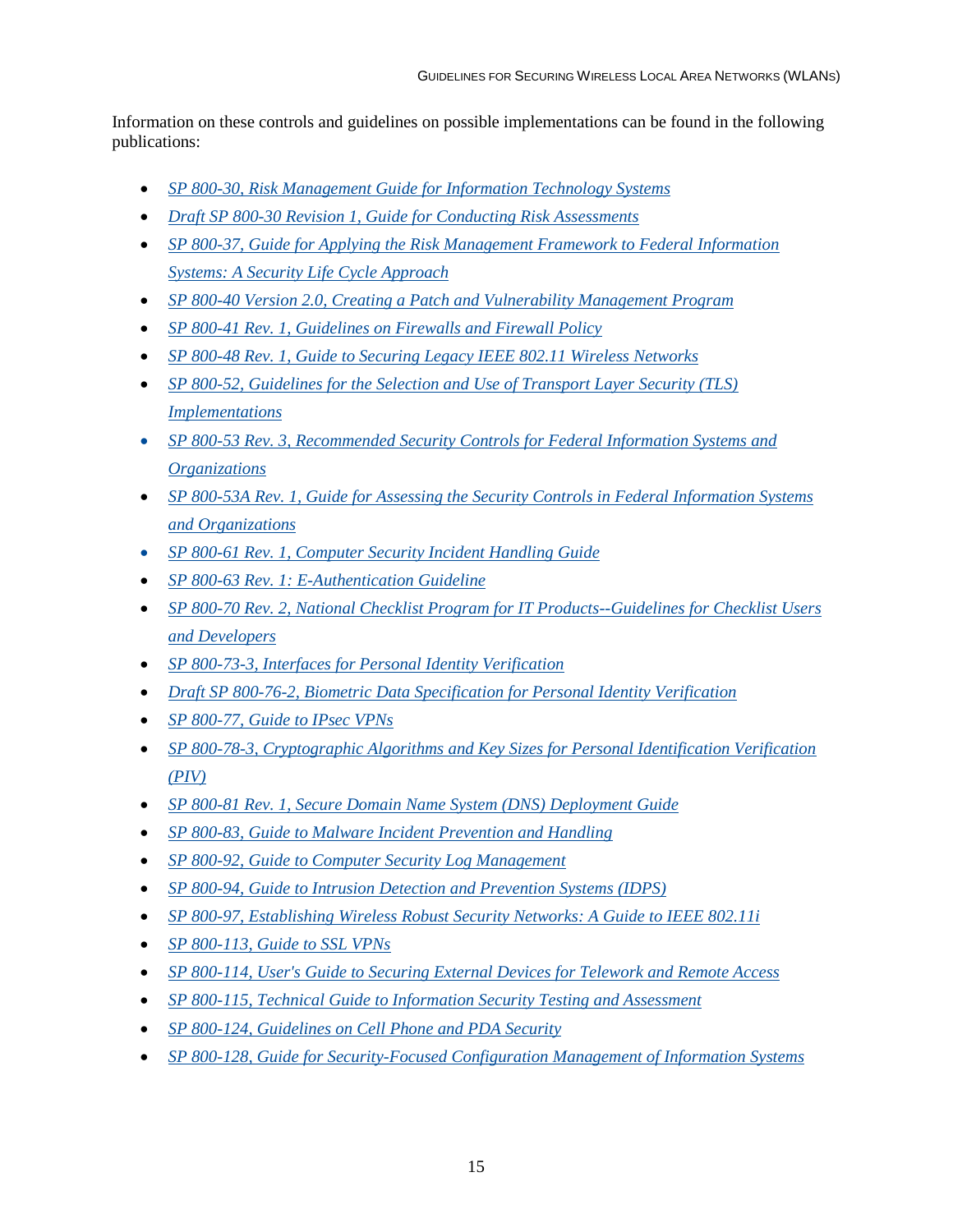# <span id="page-22-0"></span>**Appendix B—Acronyms and Abbreviations**

Selected acronyms and abbreviations used in the guide are defined below.

| <b>AP</b>    | <b>Access Point</b>                                |
|--------------|----------------------------------------------------|
| <b>BIOS</b>  | <b>Basic Input/Output System</b>                   |
| <b>DHS</b>   | Department of Homeland Security                    |
| <b>DISA</b>  | Defense Information Systems Agency                 |
| <b>DoS</b>   | Denial of Service                                  |
| DS           | Distribution System                                |
| <b>FISMA</b> | <b>Federal Information Security Management Act</b> |
| <b>GAO</b>   | Government Accountability Office                   |
| <b>IDPS</b>  | Intrusion Detection and Prevention System          |
| <b>IEEE</b>  | Institute of Electrical and Electronics Engineers  |
| <b>IT</b>    | <b>Information Technology</b>                      |
| <b>ITL</b>   | <b>Information Technology Laboratory</b>           |
| <b>LAN</b>   | <b>Local Area Network</b>                          |
| <b>NIST</b>  | National Institute of Standards and Technology     |
| <b>OMB</b>   | Office of Management and Budget                    |
| <b>OS</b>    | <b>Operating System</b>                            |
| SP.          | <b>Special Publication</b>                         |
| <b>STIG</b>  | Security Technical Implementation Guide            |
| <b>TIC</b>   | <b>Trusted Internet Connection</b>                 |
| <b>USB</b>   | Universal Serial Bus                               |
| <b>WIDPS</b> | Wireless Intrusion Detection and Prevention System |
| <b>WiMAX</b> | Worldwide Interoperability for Microwave Access    |
| <b>WLAN</b>  | <b>Wireless Local Area Network</b>                 |
|              |                                                    |